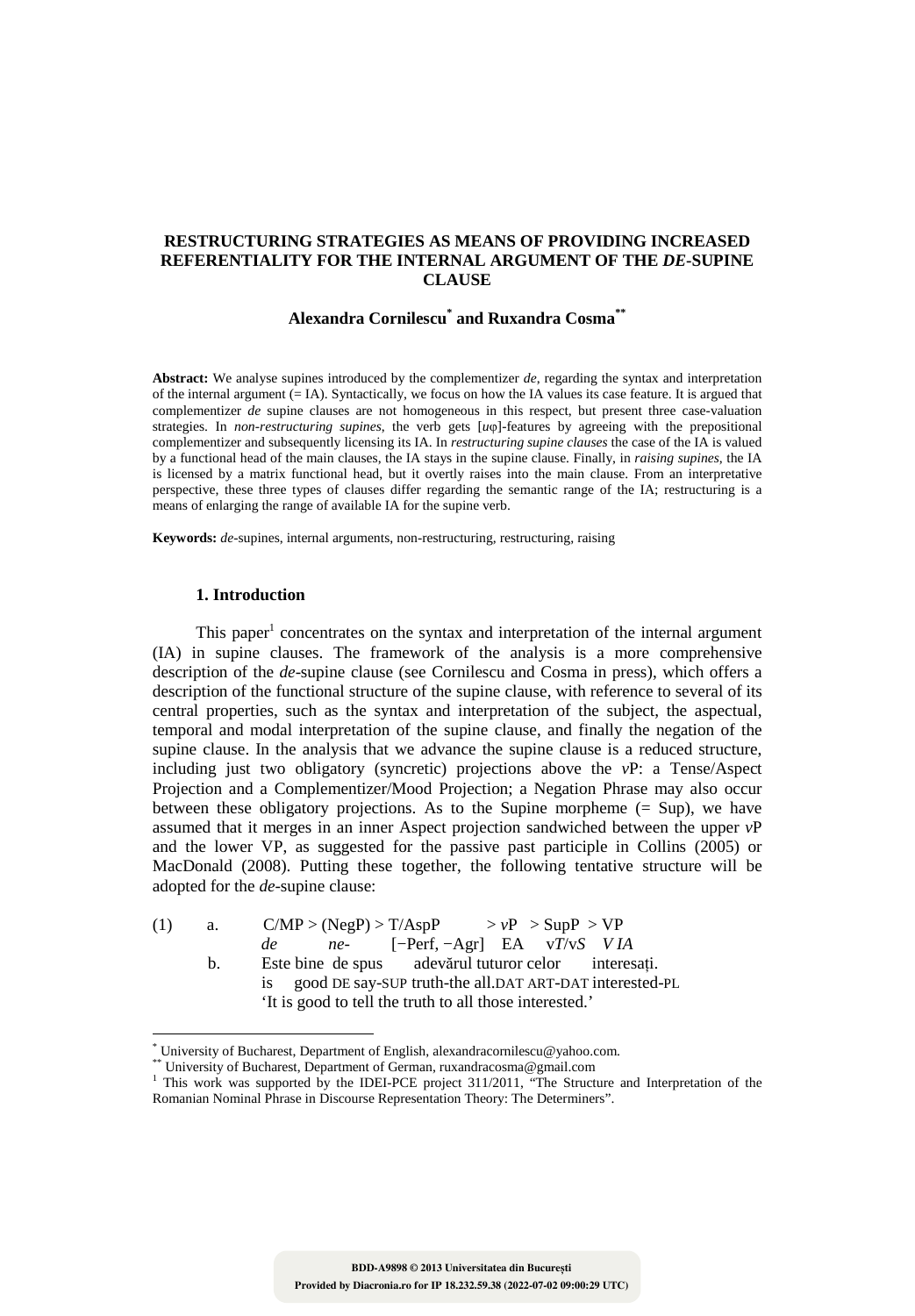#### 92 Alexandra Cornilescu and Ruxandra Cosma

c. Consider aceste probleme de nerezolvat de către un student.<br>
consider these problems DE not-solve-SUP by a student consider these problems DE not-solve-SUP by 'I reckon that these problems cannot be solved by a student.'

An important aspect of the supine clause is that the T/Asp head is devoid of Agreement features, i.e. it is [±T, −Agr], so that, unless the clause is passive, the subject of the supine clause is always PRO, interpreted by Control.

In this paper we start from the old observation (Soare 2002, a.o.) that there are constraints on the type of IA licensed in the supine clause. Essentially, arguments high on the animacy and definiteness hierarchies (Farkas 1992), such as personal pronouns or proper names, are completely excluded (the case of personal pronouns) or highly unusual if not downright impossible (the case of proper names).

| (2) | a. | *Este imposibil de întâlnit pe el la un meci de fotbal.               |
|-----|----|-----------------------------------------------------------------------|
|     |    | impossible DE meet-SUP PE he at a game of football<br>$\overline{1}S$ |
|     |    | 'It is impossible to meet him at a football game.'                    |
|     | b. | *? Este imposibil de întâlnit pe Ion la un meci de fotbal.            |
|     |    | is impossible DE meet-SUP PE Ion at a game of football                |
|     |    | 'It is impossible to meet John at a football game.'                   |
|     |    |                                                                       |

In fact these restrictions hold only in some of the supine clauses, as can be seen in the following examples:

| (3) | a. | am terminat de examinat<br>Nu i-<br>numai pe ei, ci pe toți                 |
|-----|----|-----------------------------------------------------------------------------|
|     |    | not CL.M.3PL have finished DE examine-SUP just PE them but PE all           |
|     |    | studenții.                                                                  |
|     |    | students-the                                                                |
|     |    | 'I haven't finished examining only them, but all of the students.'          |
|     | b. | consider numai pe el/pe Ion de netrecut<br>la acest                         |
|     |    | CL.M.SG.ACC consider only PE he/PE Ion DE not-pass-SUP at this<br>examen.   |
|     |    | exam                                                                        |
|     |    | 'I consider only him/only this student/only Ion to be impossible to pass at |
|     |    | this exam.'                                                                 |
|     |    |                                                                             |

We claim that the examples in (2) and (3) differ in a fundamental way. In (2), the Accusative case is valued clause internally, by a  $C + V$  probe. In contrast, in sentences (3), the Accusative is valued by a functional head of the main clause, as a consequence of restructuring (3a) or raising/ECM (3b). Raising and restructuring are alternative means of "upgrading" the internal argument by having its case valued by a functional head of the main clause, a functional head which can license any type of argument. There are thus three situations regarding the manner in which the Accusative feature of the IA is valued: in non-restructuring clauses, the case is valued inside the supine clause. In restructuring clauses, a functional head of the main clause is involved, either *v* or T, depending on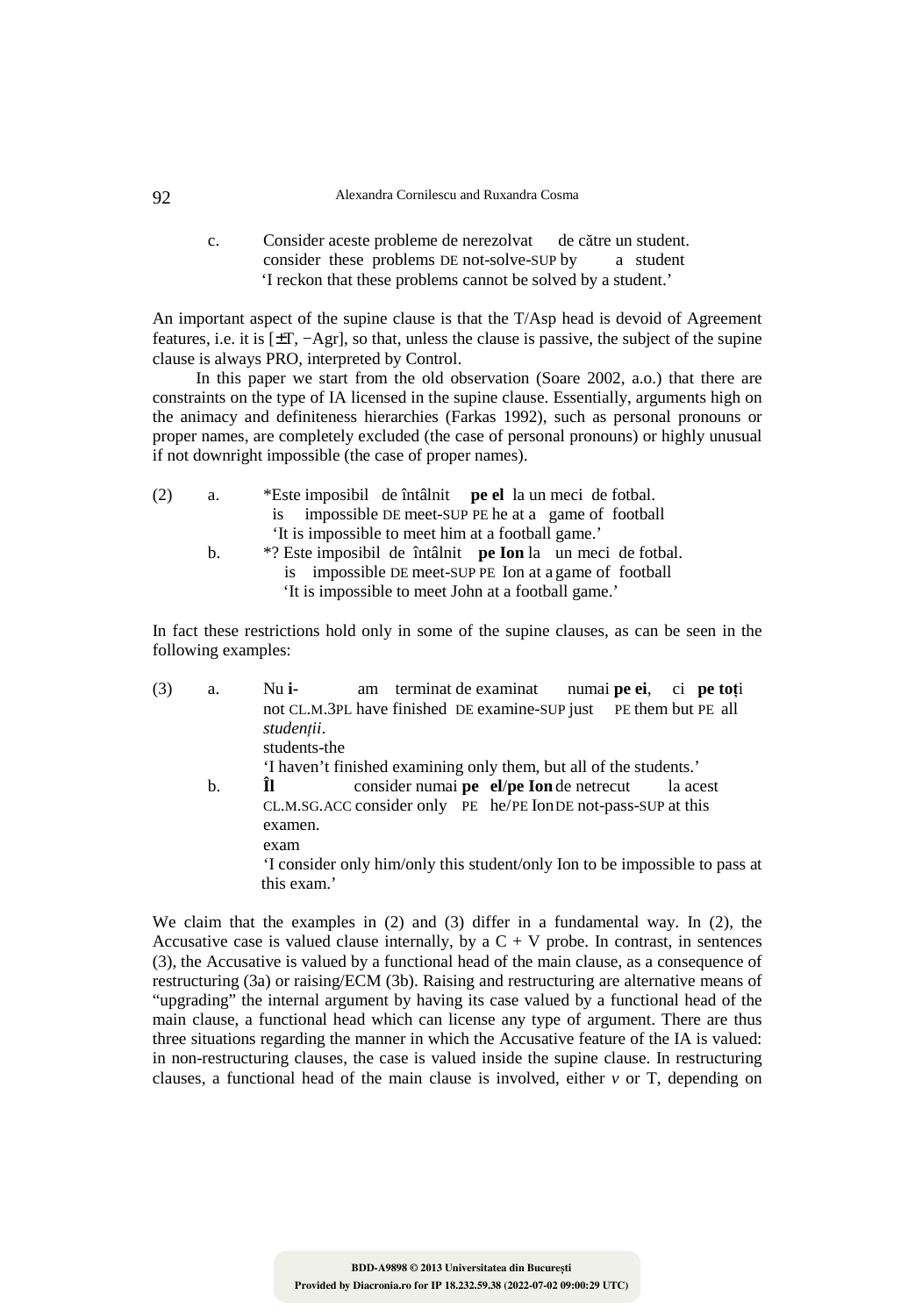whether the supine clause is active or passive; the IA remains in the supine clause. In ECM clauses, case is again valued by *v* or T of the main clause, and, demonstrably, the IA overtly raises into the main clause thus becoming more prominent. As a result, proper names and pronouns become available objects for the supine verb, and conversely, certain types of nominals, which are not prominent on the definiteness scale, such as bare nouns, are excluded in certain types of restructured clauses, for instance those involving subject to object raising.

(4) \*Consider studenţi de netrecut. consider students DE not-surpass-SUP 'I consider students impossible to pass.'

In sum, we are making two main claims: (i) Supine *de*-clauses are non-homogeneous, and there are three types of supine *de*-clauses in terms of how the Accusative case is valued, namely, non-restructuring clauses, restructuring clauses, ECM clauses; (ii) From an interpretative perspective, these three types of clauses differ regarding the semantic range of IAs; restructuring is a means of widening the range of available IAs for supine verbs.

The outline of the paper is as follows. In section 2, we briefly discuss Accusative valuation in the non-restructuring clause; in section 3 we discuss restructuring and its interpretative effects on the supine; in section 4, we discuss ECM supine clauses and their properties. Section 5 sums up our results.

## **2. On the realization of the IA in the (non-restructuring) supine clause**

## **2.1 Introduction**

While a majority of linguists agree that in the clausal supine, the verb may take an Accusative object (Pană Dindelegan 1992, *GALR* 2005), in a monographic description of the Romanian supine, Soare (2002: 142) contends that the structural Accusative case cannot be assigned in the supine construction. To understand the author's position one must recall that Romanian is a Differential Object Marking-language, which shows three types of Accusative DPs, as illustrated below: (i) non-prepositional accusatives; (ii) *pe*-marked Accusative, not resumed by clitics; (iii) *pe*-Accusatives doubled by clitics:

| (5) | a.      | A văzut fantome.                               |
|-----|---------|------------------------------------------------|
|     |         | has seen ghosts                                |
|     |         | 'He/she has seen ghosts.'                      |
|     | $b_{1}$ | Ion nu mai iubește pe nimeni.                  |
|     |         | Ion not more loves PE anyone                   |
|     |         | 'Ion loves no one anymore.'                    |
|     | c.      | am întâlnit pe copii la operă.<br>$\mathbf{I}$ |
|     |         | CLT.DAT.3PL have met PE kids at opera-house    |

'I met the kids at the opera-house.'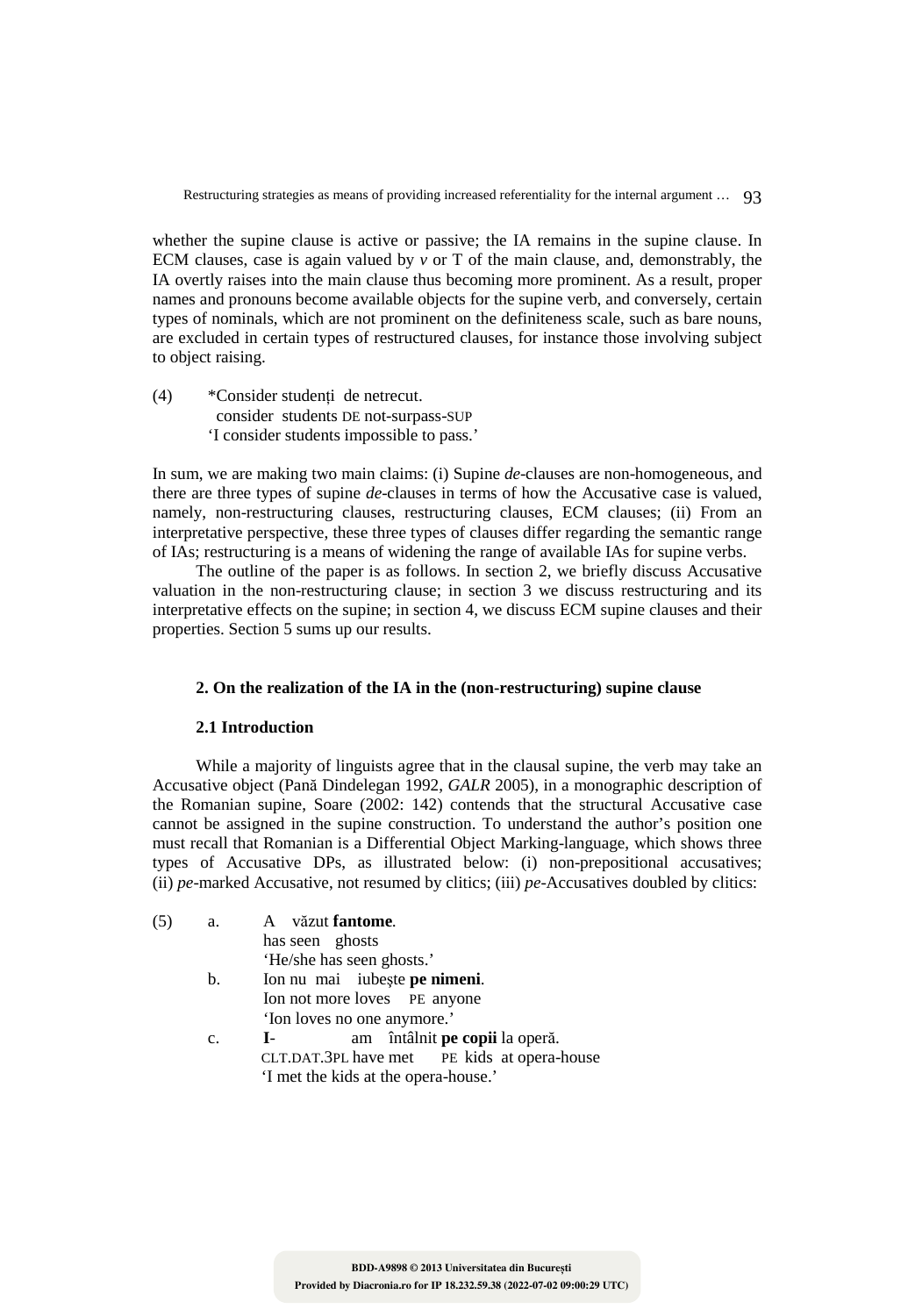In fact, what Soare (2002) correctly notes is that not all three types of Accusatives are possible in the supine clause, and that there are also other restrictions on the IA. One of them is that in the supine clause, the IA is adjacent to the verb (the adjacency constraint), secondly, *pe-*Accusatives are supposed to be impossible and, thirdly pronominal objects are likewise impossible. The author claims that the object must be a lexical nominal, preferably indefinite. At a closer scrutiny these conditions on the IA are too strong, the first two, at least, being easily falsifiable. In the first place, there is no adjacency constraint: adverbs, adverbial and argumental PPs, etc. can easily occur between the supine verb and its argument. For instance, in examples (6-8), there is an adverb/PP between the supine verb and its object.

- (6) S- a apucat de ales **cu grijă** firele de nisip de cele de mac. SE has started DE separate-SUP with care grains-the of sand from those of poppy 'He started to carefully separate the grains of sand from the grains of poppy.'
- (7) Harap Alb plecă la cules **fără de întârziere** sălăţile din Harap Alb left to pick up-SUP without of delay Grădina ursului. garden-DEF bear-GEN-the 'Harap Alb left to pick up the lettuce from the Bear's Garden at once.'
- (8) S- a apucat de adunat **degrabă** rufele de pe frânghie, căci venea SE has started DE pick-SUP right away laundry-the from rope, since came ploaia. rain-the

 'He started to collect the laundry on the rope right away, since the rain was coming.'

Soare (2002) is also right in as much as it is true that certain types of Accusatives are completely excluded in the supine clause; this is true about the third type of Accusatives mentioned above, namely, *pe*-Accusatives doubled by clitics. On the other hand, *pe*-Accusatives non-doubled by clitics are not only possible, but they are sometimes obligatory. For instance, *pe*-Accusatives necessarily occur with all indefinite pronouns ranging over humans. These *pe*-Accusatives are not clitic doubled, so they are available in the supine clause:

- (9) S- a ocupat de găsit **pe cineva** pentru orele de engleză ale SE has dealt DE find-SUP PE someone for classes-the of English ART fiului său. son-GEN-the his/her 'He/she was in charge of finding someone for his/her son's English classes.' (10) Nu te apuca de încurajat chiar **pe oricine**.
- not SE.2SG start DE encourage-SUP right PE anyone 'Don't start encouraging just anyone.'

The third restriction mentioned in Soare (2002) is that the Accusative in the supine construction should be lexical, rather than pronominal. Actually only personal pronouns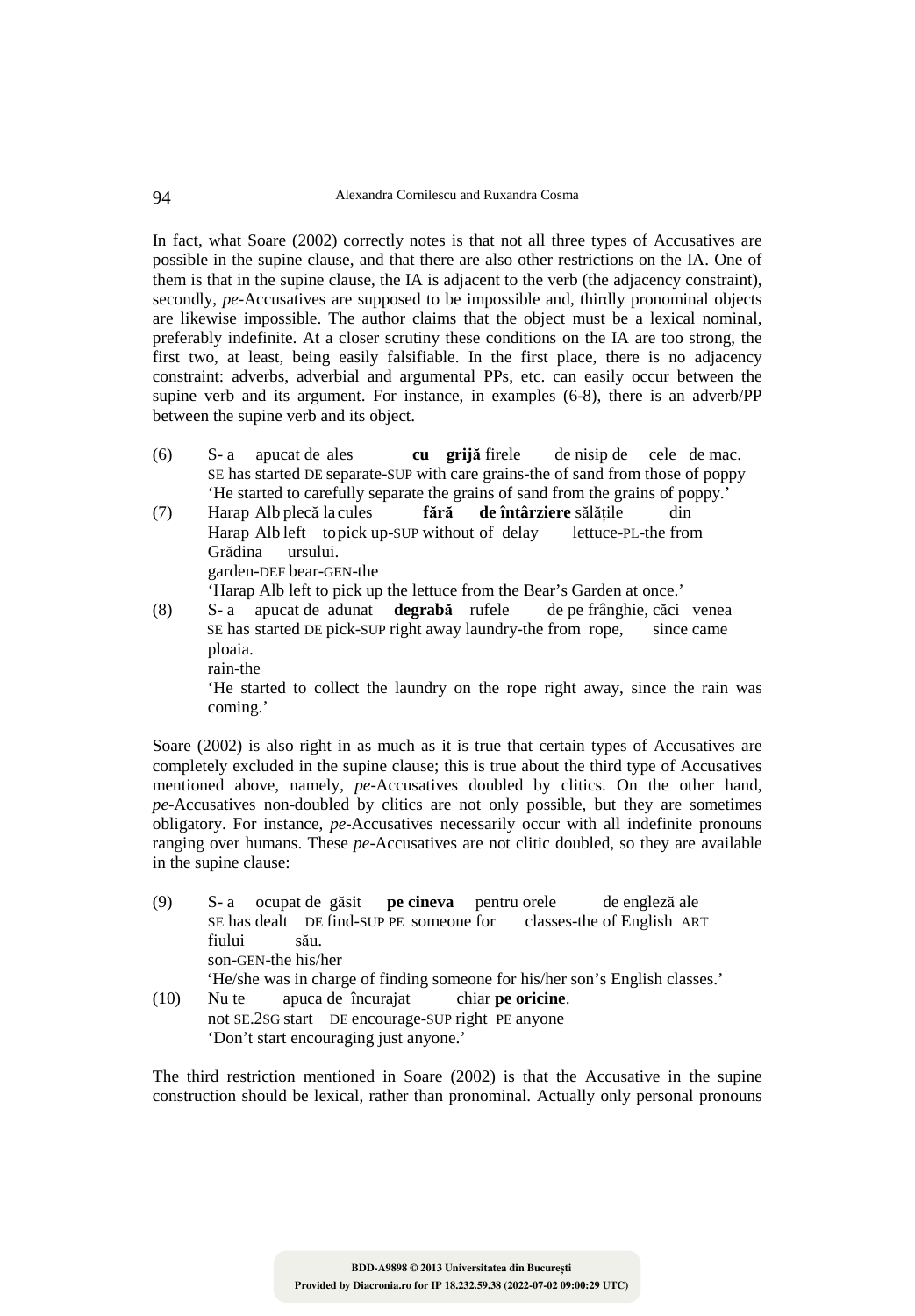are banned from the supine clause, since they are not only obligatorily *pe*-marked, but also obligatorily clitic doubled (11), and it is pronominal clitics which cannot be hosted by the supine clause, as shown in (12). The impossibility of the clitic entails the impossibility of personal pronouns, which requires doubling by the clitic.

| (11) | a.      | $L -$            |                              | am convins <b>pe el</b> să meargă.     |          |                                                 |
|------|---------|------------------|------------------------------|----------------------------------------|----------|-------------------------------------------------|
|      |         |                  |                              |                                        |          | CL3SG.M.ACC have convinced PE he SĂ go.SUBJ.3SG |
|      |         |                  | 'I have convinced him to go' |                                        |          |                                                 |
|      | $b_{1}$ |                  | *Am convins pe el.           |                                        |          |                                                 |
|      |         |                  | have convinced PE he         |                                        |          |                                                 |
| (12) |         | *Este greu de îl |                              | convins                                | (pe el). |                                                 |
|      | 1S      |                  |                              | hard DE CLM.3SG.ACC convince-SUP PE he |          |                                                 |

Other types of pronouns, which are not *pe*-marked and clitic doubled, are expectedly available:

| (13) | а. | $M -$ |  | am apucat de cumpărat/de spălat                                          | câte ceva de sărbători.                                             |
|------|----|-------|--|--------------------------------------------------------------------------|---------------------------------------------------------------------|
|      |    |       |  |                                                                          | CL.1SG have started DE buy-SUP /DE wash-SUP something of holiday-PL |
|      |    |       |  | 'I've started to buy/to wash a few things for the (religious) holidays.' |                                                                     |

- b. S- a pus pe rezolvat **mai multe** decât putea să facă.<br>SE has started pe solve-SUP more than could SA do.SUBJ.3SG SE has started pe solve-SUP more 'He/she started solving more (things) than he could do'
- c. Va fi greu de rezolvat toate problemele astea fără ajutor. will be difficult DE solve-SUP all problems-the these without help 'It will be difficult to solve all these problems without help.'

Summing up, there are no restrictions on the IA, except that Accusative clitics are not available. As shown elsewhere (Cornilescu and Cosma in press), clitics are impossible since the fused Tense/Aspect head of the supine clause is devoid of Agreement features. As a result, personal pronouns and also proper names, which are also doubled more often than not, do not occur in the supine clause. We claim, however, that the supine assigns structural Accusative case, as apparent in examples of type (14), where the supine verb assigns Accusative to the subject of a small clause, which is not θ-marked by the supine verb.

(14) Era imposibil de **considerat** problema încheiată. was impossible DE consider-SUP problem-the closed-F 'It was impossible to consider this problem to be closed.'

# **2.2 Accusative case valuation in the supine clause; the double nature of the supine**

A plausible account of case valuation in the supine clause ought to correlate the following empirical facts: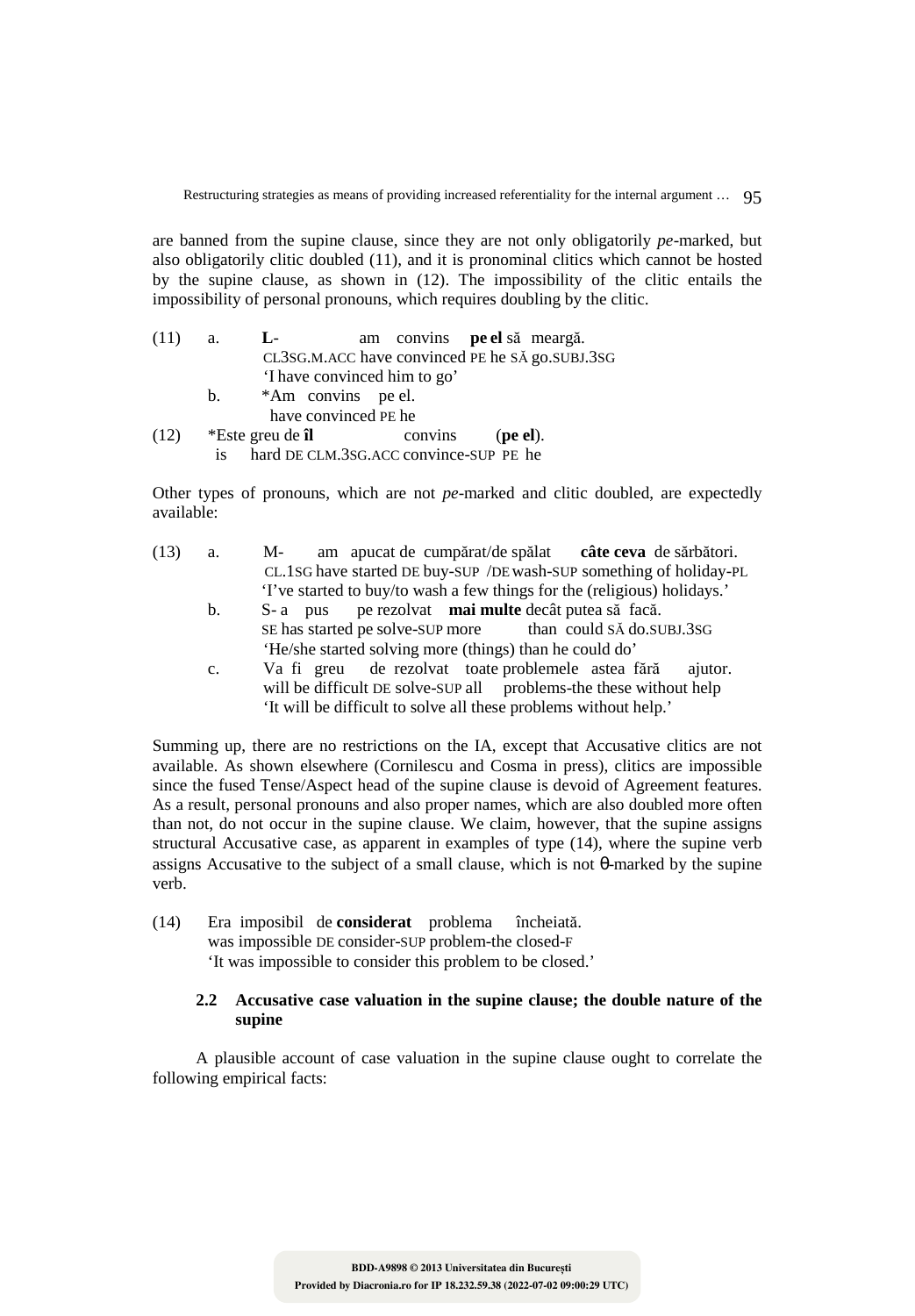(i) The supine clause must be introduced by a preposition. The complementizer *de*, which introduces the supine clause, is a preposition, very much like *for* in the English *forto* construction. The prepositional complementizer is obligatorily present:

| (15) | a. | E bine de spălat rufele                      | cu | săpun. |
|------|----|----------------------------------------------|----|--------|
|      |    | is good DE wash-SUP laundry-PL-the with soap |    |        |
|      |    | 'It is good to wash the laundry with soap.'  |    |        |
|      | b. | *E bine spălat rufele                        | cu | săpun. |
|      |    | is good wash-SUPlaundry-PL-the with soap     |    |        |

(ii) The preposition immediately precedes the supine verb, no constituent may intervene between them, not even clitic adverbs like *şi* 'also':

| (16) | a.      | *E bine de și cumpărat cartea cât se mai găsește           |
|------|---------|------------------------------------------------------------|
|      |         | is good DE also buy-SUP book-the while SE more finds       |
|      | $b_{1}$ | E bine de cumpărat cartea cât se mai găsește.              |
|      |         | is good DE buy-SUP book-the while SE more finds            |
|      |         | 'It is good to buy the book, while it is still available.' |

This suggests that the supine V(P) merges/moves to a position immediately below the *de* -complementizer.

(iii) All (verbal) supine constructions which license an Accusative IA must be introduced by prepositions (e.g. *la*, *de*). In contrast, in the nominal supine construction, the supine is introduced by an article (most frequently, the definite article) and the IA is in the Genitive case; introductory prepositions are possible, as in (17b), but not obligatory (17d):

| (17) | a. | mers acolo la cules<br>A<br>mere.                            |
|------|----|--------------------------------------------------------------|
|      |    | has gone there at pick-SUP apples                            |
|      |    | 'He/she went there to pick up apples.'                       |
|      | b. | A mers acolo la culesul grabnic al merelor                   |
|      |    | has gone there at pick-SUP-the quickly ART apples-PL-GEN.the |
|      |    | 'He/she went there to quickly pick up apples.'               |
|      | c. | *Am mers acolo la culesul grabnic mere.                      |
|      |    | has gone there at pick-SUP-the quickly apples                |
|      | d. | îmi<br>merelor<br>Culesul<br>face plăcere.                   |
|      |    | pick-SUP-the apples.PL.GEN.the 1SG.DAT makes joy             |
|      |    | 'Picking apples gives me joy.'                               |

There is an unmistakable correlation between the presence of the preposition, *la* in (17a), and the ability of licensing an Accusative IA. A legitimate question is why a preposition should be obligatory when an Accusative argument is licensed.

In principle, a preposition may serve one or more than one of the following functions: (i) it may  $\theta$ -mark a constituent, possibly in conjunction with the verb; (ii) a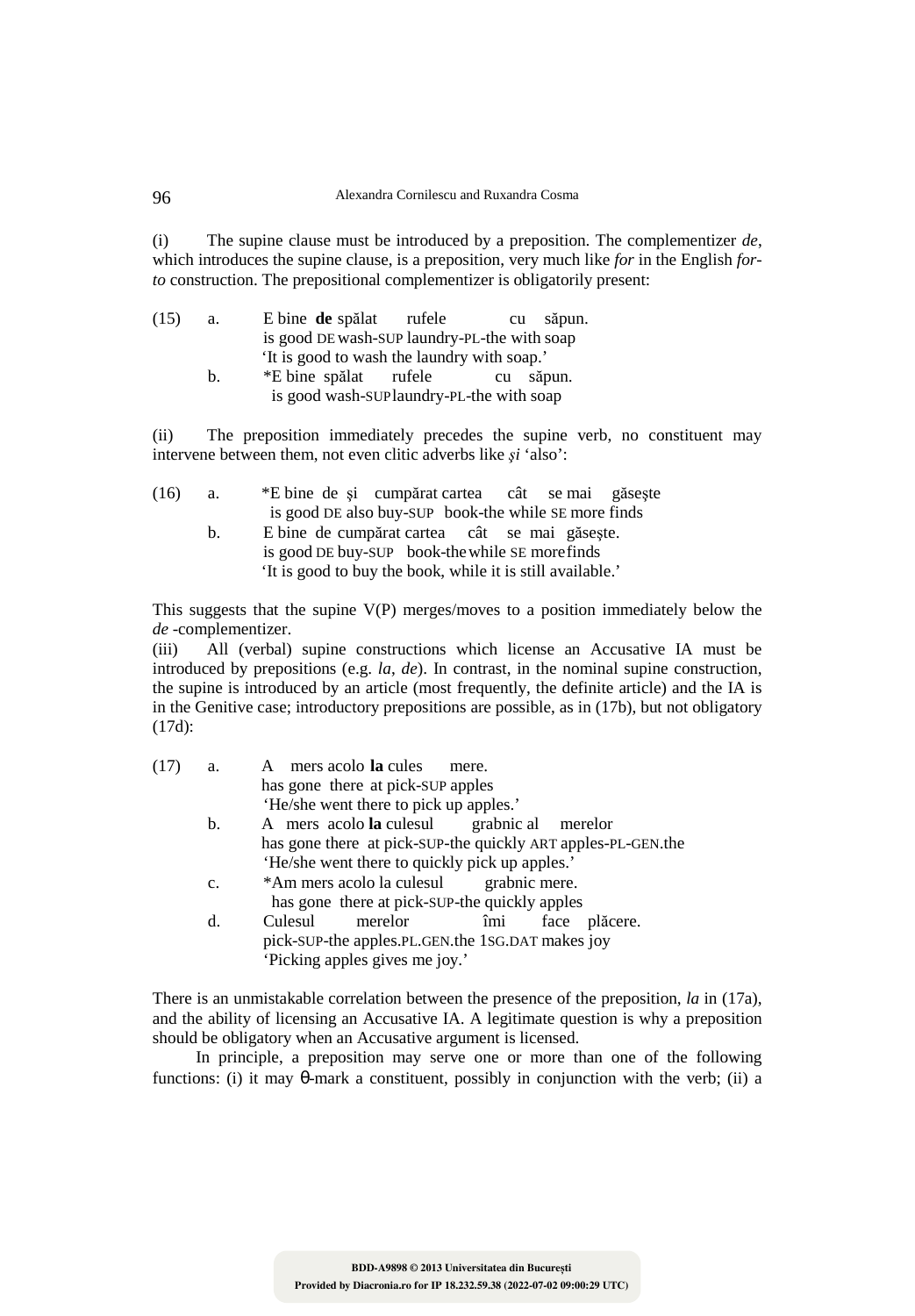preposition may value the case of a nominal constituent, since it is endowed with uninterpretable φ-features (Pesetsky and Torrego 2007); in other words, prepositions are predicative categories. (In fact, classical Case theory, Chomsky 1981, underlines the similarity of verbs and prepositions as main assigners of structural case); (iii) in contrast, traditionally, prepositions are mainly regarded as c-selectors of nominal projections (i.e. they are  $[+ \underline{\hspace{1cm}} N]$ ; the presence of a preposition signals the presence of a nominal or nominalized constituent.

In an important study, Hill (2002) explains the presence of the obligatory preposition in front of the supine clause, in terms of the last property of prepositions mentioned above. Hill describes the supine as an (always) mixed [+N, +V] projection. The supine is never fully verbal, and, moreover, its nominal feature is defective, because the supine does not possess φ-features; this turns the [+N] feature of the supine into an uninterpretable feature, [*u*N], in need of being valued and elided.

In the same interpretation, as a consequence of its  $[+V]$  feature, the supine behaves like an active participle, and is capable of assigning Accusative case. On the other hand, since the interpretable φ-features typical of nouns are lacking, one must somehow identify and delete the supine's  $[+uN]$ -feature. As a result, the preposition is called for, acting as a nominalizer. In sum, in Hill's (2002) interpretation, the preposition is a means of valuing the uninterpretable N-feature of the verbal supine, the preposition being a nominalizer.

We share Hill's (2002) view that the supine verb is somehow deficient, and that this is why the preposition is called for in verbal contexts. We also agree that the supine is somehow like an active participle. Indeed the supine is like the active participle (and unlike a passive participle) in that it does not have agreement  $\varphi$ -features. Observe the contrast between the supine in (18a) and the homonymous past participle in (18b), which is endowed with gender and number features.

| (18) | <b>a.</b> | consider de needucat.                       |
|------|-----------|---------------------------------------------|
|      |           | CL.F.SG.ACC consider DE not-educate-SUP     |
|      |           | 'I consider that one cannot educate her.'   |
|      | h —       | Consider studenta energia needucată.        |
|      |           | consider student-F.SG.the not-educated-F.SG |
|      |           | 'I consider her uneducated.'                |

The intuition that we pursue is that the supine is a "deficient" verb and can value a nominal's case only if "helped" by a preposition. The supine is "deficient" precisely because of its unspecified, mixed verbal-nominal nature that all researchers have stressed. Technically, one may assume that the supine's "mixed" verbal-nominal nature lies in the fact that its φ-features (i.e. the φ-features of the supine affix) are "unspecified"; they are neither verbal, that is, uninterpretable [*u*φ], nor nominal, that is interpretable [*i*φ], but they are simply  $\alpha_{\theta}$ -features]. It's the next functional category above the supine, with which the supine agrees, that determines the (un)interpretable nature of the supine's φfeatures. When the supine is nominalized, it is the nominalizing suffix, light *n,* which provides [*i*φ], features. The supine turns into a noun and licenses a determiner and a genitive IA as in (17b, d).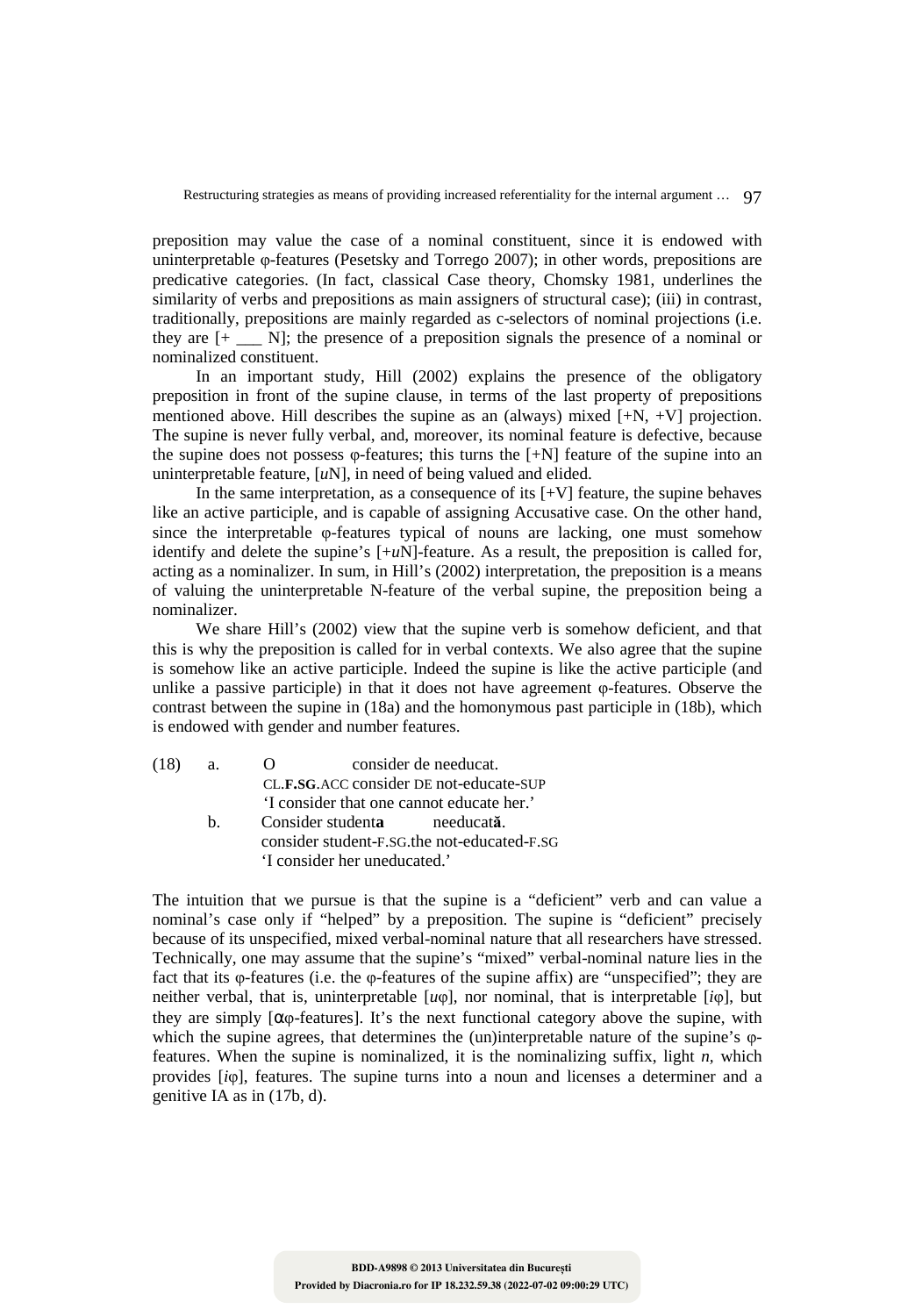#### 98 Alexandra Cornilescu and Ruxandra Cosma

Unlike the nominalizer, the preposition is a "verbalizer", since it is inherently endowed with  $[u\varphi]$ -features. As long as the supine remains  $[\alpha\varphi]$ , it cannot match the  $[i\varphi]$ features of its IA. This forces the supine verb (phrase) to raise to a position where it can agree with the prepositional complementizer *de*, so as to get the necessary features [*u*φ] from the preposition through agreement and thus be able to subsequently license its own IA. Assume that the prepositional complementizer *de* is specified as  $[u\varphi, uV]$ , while the supine verb is  $[\alpha \varphi, iV]$ . What happens is that the supine verb agrees with the prepositional complementizer, getting from the latter the [*u*φ] specification it needs. One might wonder why Romanian should have developed a verbal case assigning strategy precisely in prepositional contexts, replacing the genitive by the accusative only when the preposition is present – see (17c) in contrast with (17b) above. The answer is not far to seek. It is only in prepositional contexts that verbal nouns may occur *without* the definite article. It is known that, in Romanian, unmodified definite nouns occur without the article if preceded by a preposition (compare English *on the table* and Romanian *pe masă*). The absence of the article allows interpreting the supine as a verb, which licenses an IA in the Accusative case.

 In a sense, the IA is actually case-valued by the prepositional complementizer. But this raises a locality problem, since the closest DP to a complementizer is normally the EA (the subject) in Spec *v*P, rather than the IA, which is the complement of V (see (1a) above). To solve this problem, one may capitalize on the fact that the verb raises to the highest inflectional projection in Romanian (cf. Dobrovie-Sorin 1994, a.o.) and propose that in the supine clause, as well as in other types of non-finite clauses (see Cornilescu and Cosma in press), the raising verb moves inside the VP, dragging the IA with it. In other words, in certain non-finite clauses, there is VP movement, rather than V-movement; this is a manifestation of the Pied-Piping Parameter described in Roberts and Biberauer (2005), among others. If the VP moves to the highest specifier position within the inflectional domain, the IA ends up being in a position above the subject in Spec  $vP$ , so that it is the IA that will be the Goal for the P+V probe. We assume that there is one projection between the prepositional complementizer and the supine *v*P, namely a Tense/Aspect-Phrase, as in (1a) above.

 Consider now the process of Case valuation inside a supine clause, taking stock of all that has been said so far. The supine phrase is attracted to the Spec AspP position, therefore to the Specifier position immediately below the prepositional complementizer *de*. The prepositional complementizer is provided with [*u*φ, *u*V] features and it acts as a Probe in search of matching Goals; first there is Agree between the complementizer *de* and the supine verb, triggered by the complementizer's need to value its  $\overline{u}$ <sup>V</sup> $\overline{v}$  feature. As a result, the supine verb becomes  $[u\varphi, i\overline{V}]$ , assuming that through agree, the unspecified supine verb  $[\alpha\varphi]$  is specified as  $[\mu\varphi]$ . At this point, the supine verb can value the case feature of the IA, since the [*i*φ] features of the nominal argument match the [*u*φ] features of the C-Sup chain. The Case valuation configuration is thus the following, for an example like (19) below:

(19) Au hotărât de achiziţionat cărţi pentru bibliotecă. have decided DE buy-SUP books for library They decided to buy books for the library.'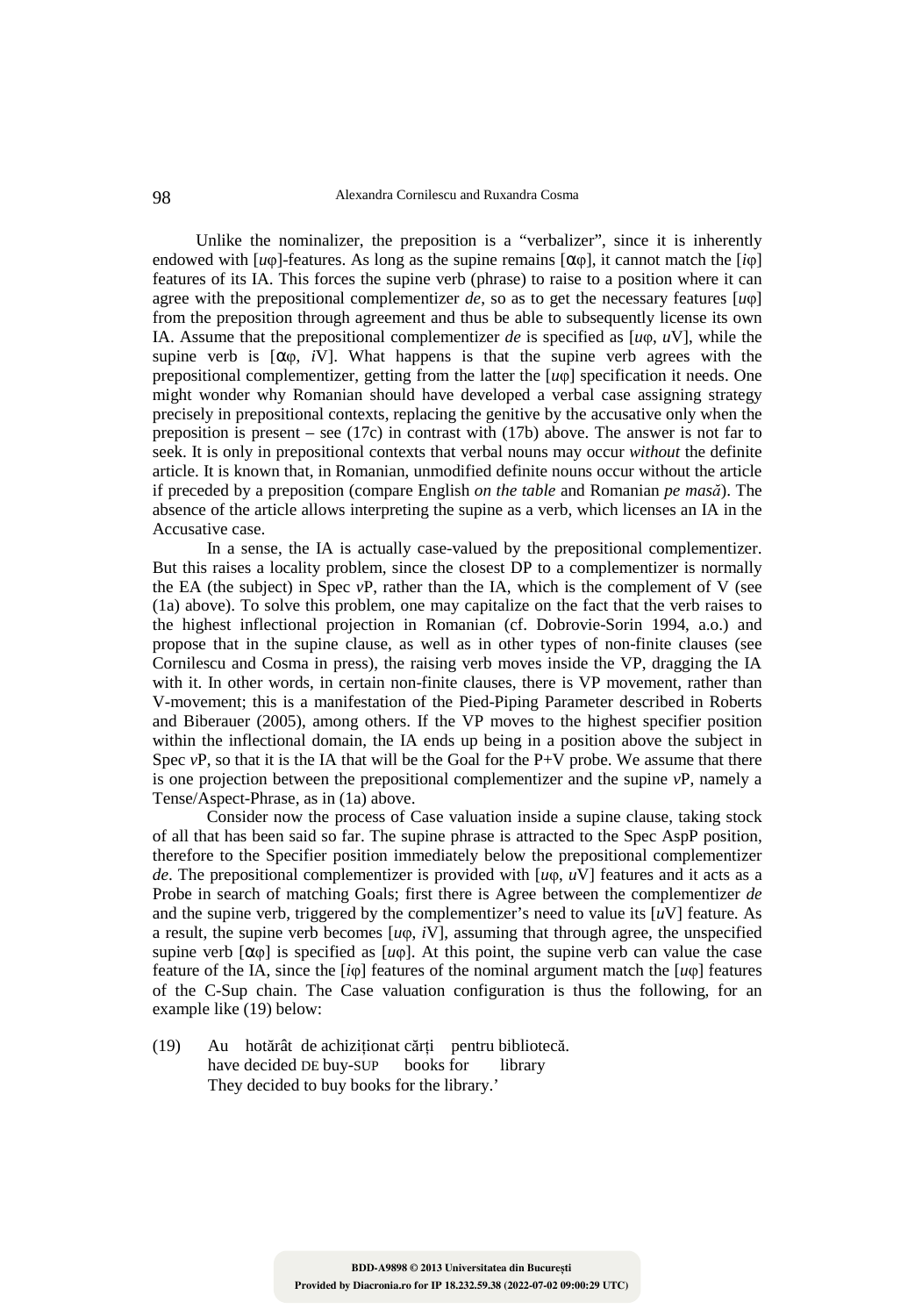

The analysis is similar in case the supine clause is "passive". Provisionally adopting the analysis of the passive in Collins (2005), the Passive Phrase is right above the *v*P, and headed by the preposition *de către* 'by', which assigns case to the EA. The IA travels inside the lower VP and is case-valued just in the same manner as above. The functional structure of the "passive" supine clause is as suggested below. What is different is that the EA argument will be overtly realized since its case is valued by the Passive preposition *de către*, as in (22) below:

 $(21)$  C > T/AspP > AspP > PassP >  $vP$  > SupP > VP de de către EA vT/vS V IA (22) Este bine de spus adevărul **de către oricine îl ştie**. is good DE say-SUP truth-the by anyone it knows 'It is good that the truth be told by all those who know it.'

One must stress that, at least in languages like Romanian, prepositions often subcategorize verbal projections, so that the presence of a preposition does not necessarily indicate a nominal (little *n*) head and the occurrence of an MP or TP after a preposition is not unusual. For instance, in Romanian, prepositions often precede infinitives (23a), and even subjunctives with an adverbial role (23b, c):

| (23) | a.             | fără a mai spune și asta                                                 |
|------|----------------|--------------------------------------------------------------------------|
|      |                | without A more say also this                                             |
|      |                | 'without saying this anymore'                                            |
|      | b.             | <b>pentru</b> ca Ion să ajungă<br>presedinte/ <b>pentru</b> a ajunge Ion |
|      |                | for CA Ion SA become-SUBJ.3SG president /for A become Ion                |
|      |                | presedinte.                                                              |
|      |                | president                                                                |
|      |                | 'for Ion to become president'                                            |
|      | $\mathbf{c}$ . | fără să mai spunem asta                                                  |
|      |                | without SA more say<br>this                                              |
|      |                |                                                                          |

'without us saying this anymore'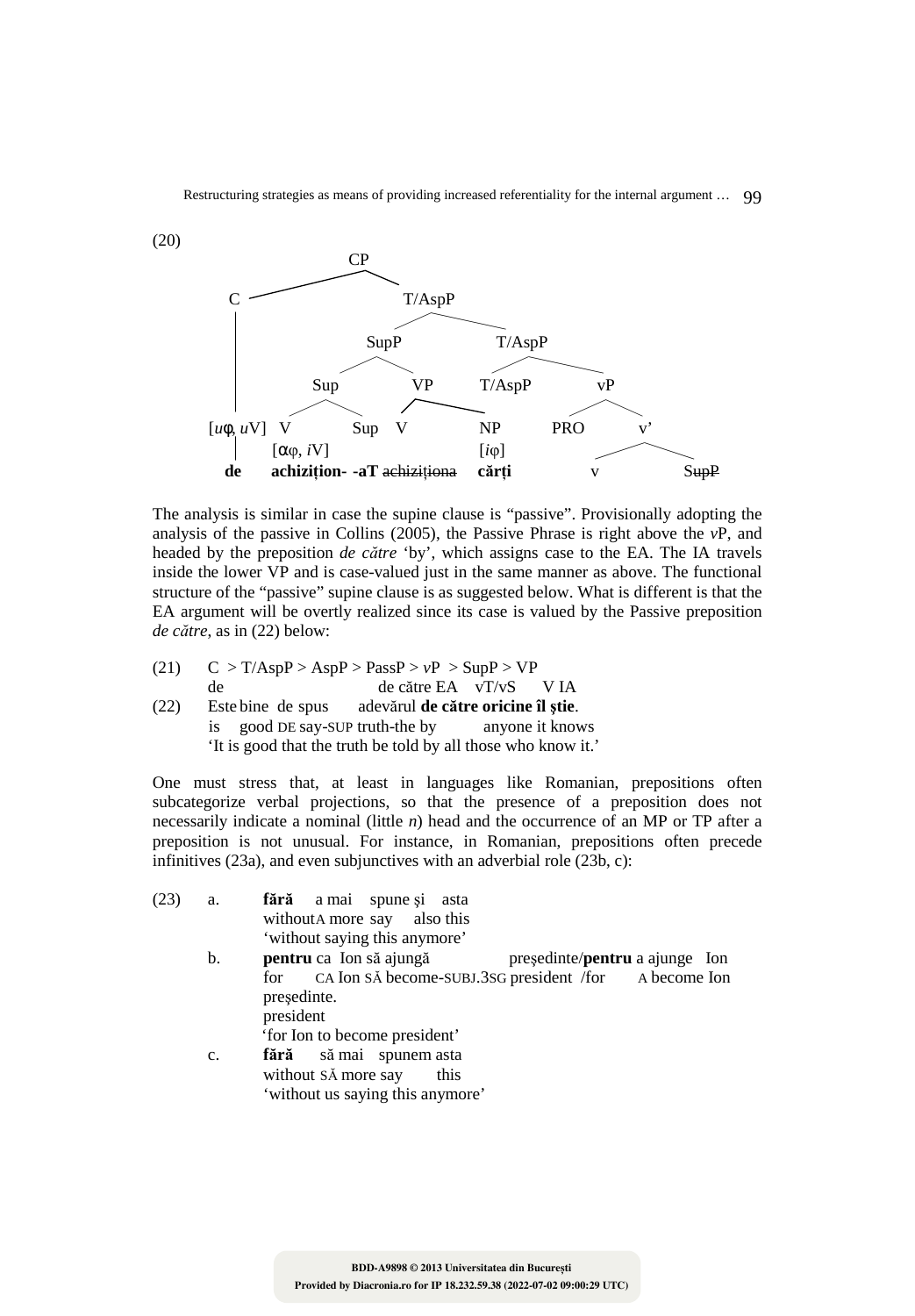One more remark is in order before closing the section on the syntax of the IA. It was shown above that an XP may intervene between the supine verb and its IA. This might seem at odds with the provision that the supine moves as a phrase including the object, the expectation being that the object is adjacent to the verb. However, this need not be so, if the adverb modifies the lexical VP, and we accept that the first step in the supine derivation is precisely the formation of the supine verb through verb movement. Phrasal movement is movement of the SupP (see above) as a whole, and the supine verb undergoing head movement may leave behind any adverb that adjoins to the internal lexical VP. Here is an example of a derivation:





In (24b), there is a basic supine *v*P, with the adverb left-adjoined to the lower lexical phase. When the supine verb is formed, the V-head left adjoins to the supine head. As a result of the raising of the V-head, the adverb now intervenes between the supine V and its IA. Further movement is phrasal movement of the supine phrase.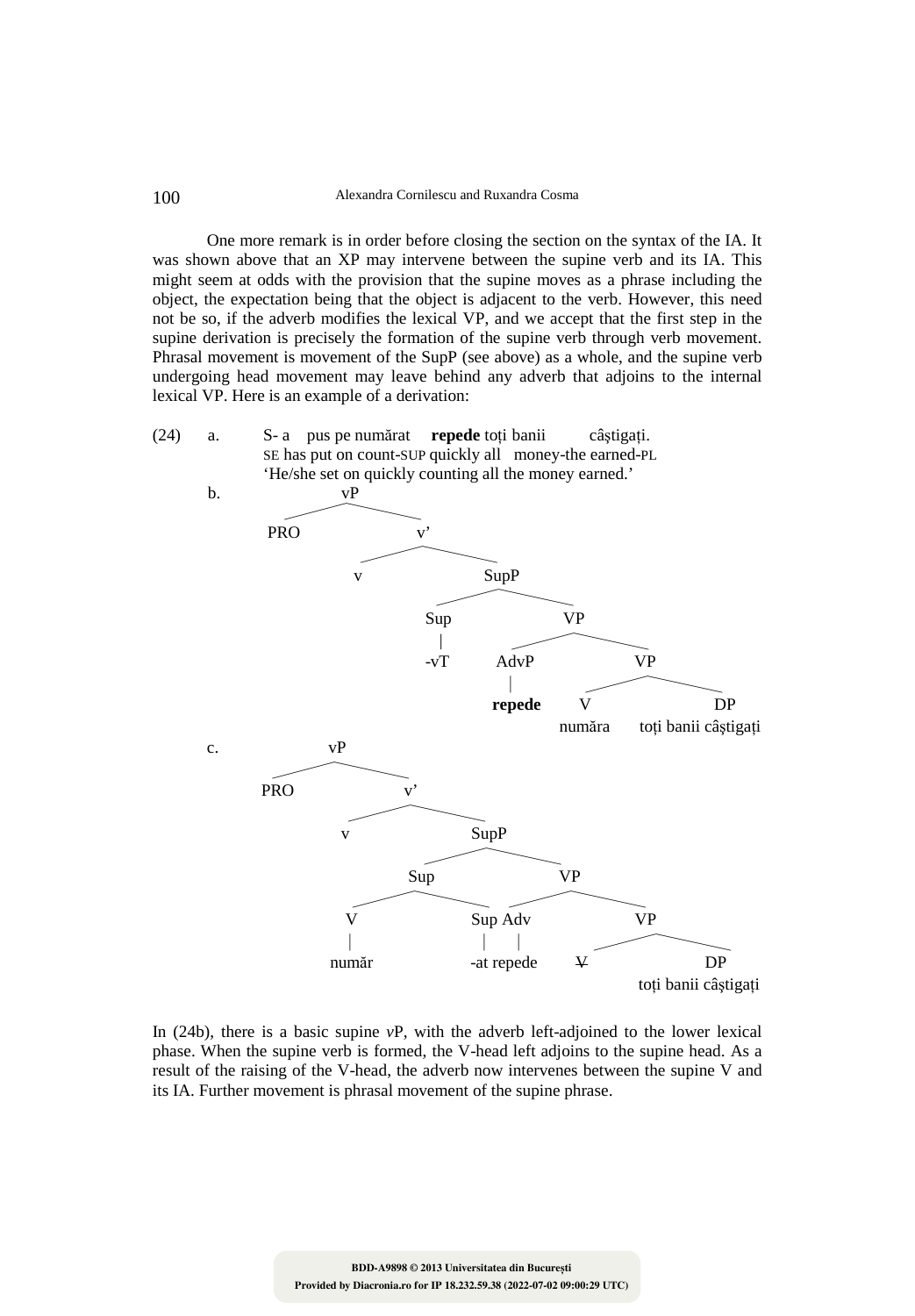In conclusion, the analysis we proposed accounts for several important properties of the verbal supine: (i) it accounts for the supine's ability license accusative case even if it is "deficient", lacking agreement features; (ii) it explains why the preposition is obligatory. In this analysis, the prepositional supine clause contains no internal nominal projection. The prepositional complementizer *de* provides case assignment abilities, therefore the verb's missing φ-features. The supine clause is deficiently verbal, and to that extent, it may be described as partly nominal.

# **2.3 The distribution of non-restructuring supine clauses**

The mechanism of licensing the IA described above is common to complementizer *de* supines, as well as to verbal supine constructions introduced by *lexical* prepositions, such as *la* 'at'*, pe* 'on', etc.

| (25) | a. | A recurs la împrumutat niște bani de la bancă.                                                                                            |
|------|----|-------------------------------------------------------------------------------------------------------------------------------------------|
|      |    | has resorted to borrow-SUP some money from bank.                                                                                          |
|      |    | 'He/she resorted to borrowing money from the bank.'                                                                                       |
|      |    | S-a pus pe rezolvat probleme ca să câștige<br>concursul.                                                                                  |
|      |    | $\sigma$ and $\sigma$ and $\sigma$ at $\sigma$ and $\sigma$ and $\sigma$ and $\sigma$ are $\sigma$ and $\sigma$ and $\sigma$ and $\sigma$ |

 SE has put on solve-SUP problems to win.SUBJ.3SG contest-the 'He/she has set off to solve problems to win the competition.'

In every case, the preposition plays the same "verbalizing" role. Furthermore, nonrestructuring supine clauses and, more generally, prepositional supines have a complete functional domain, as far as supine constructions go. A NegP is possible, distinct from the negation of the main clause.

- (26) Uneori este bine de **ne**intervenit într-o dispută, pentru a **nu** sometimes is good DE not-interfere-SUP in a dispute for A not o agrava. CL.F.SG.ACC make worse. 'Sometimes it is good not to interfere in a dispute, to avoid making it worse.'
- (27)**Nu** e bine de spus prostii. not is good DE say-SUP stupid things 'It's not good to say stupid things.'<br>Nu este bine de nespus chiar
- (28) **Nu** este bine de **ne**spus chiar nimic, când esti foarte **ne**multumit. no is good DE not-say-SUP just nothing when are very dissatisfied 'It is not good not to say anything when you are very dissatisfied.'
- (29) **Nu** te poţi pune pe *ne*făcut nimic tot timpul. not CL.2SG.ACC can put on not-do-SUP nothing all time-the 'You cannot set about not doing anything all the time.'

Thus, examples (28) and (29) exhibit negative supines embedded under negative main verbs, with both complementizer *de-*supines (28) and prepositional *pe-*supines (29).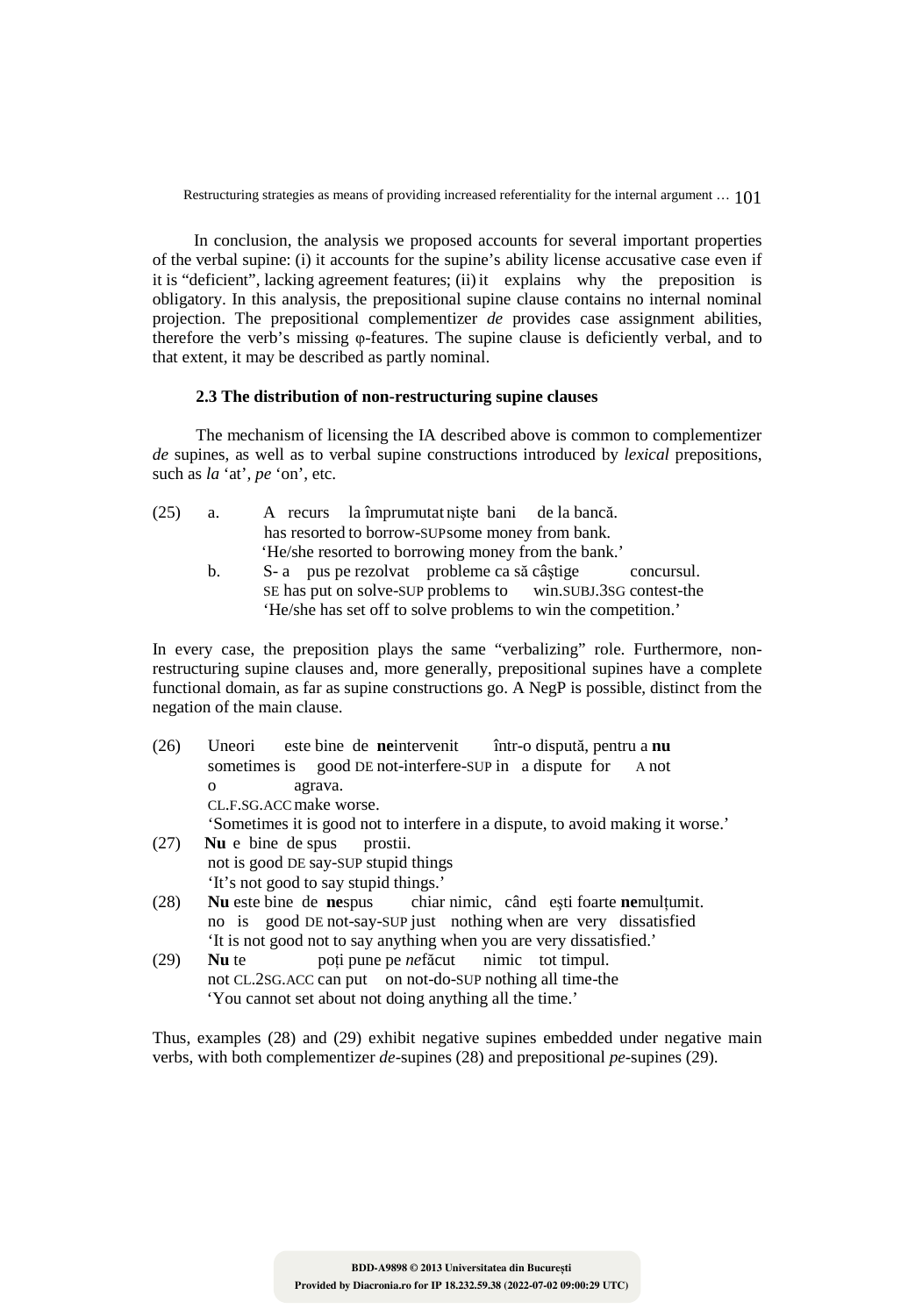As to modality, non-restructuring *de*-supines and prepositional supines tend to have the default "irrealis future" interpretation common to the subjunctive, the infinitive and the supine.

| (30) | a. | adevărul /să aflăm adevărul/? (de) a afla<br>Este bine de aflat           |
|------|----|---------------------------------------------------------------------------|
|      |    | good DE learn-SUP truth-the/SA learn truth-the/ (DE) A learn<br><b>1S</b> |
|      |    | adevărul.                                                                 |
|      |    | truth-the                                                                 |
|      |    | 'It is good to know the truth.'                                           |
|      | b. | A plecat la cules merele/să culeagă<br>merele.                            |
|      |    | has left at pick-SUP apples /SA pick.SUBJ.3SG apples-the                  |
|      |    | 'He/she has gone to pick the apples.'                                     |

 Non-restructuring supine do not internally contribute any more specific deontic or circumstantial modal meaning, as apparent in the finite clause paraphrases below. From this point of view they contrast, for instance, with certain raising supines. For instance, the example on the left in (31) does not allow a paraphrase including the deontic modal *a trebui* 'must', while the complement of the epistemic verb *considera* 'consider' in (32a) must include a deontic modal in its interpretation, as shown by the paraphrase (32b), and by the unacceptability of (32c).

| (31) |                | Este bine de aflat adevărul $\neq$ Este important că trebuie să aflăm adevărul.                                                                                                                                                                                 |
|------|----------------|-----------------------------------------------------------------------------------------------------------------------------------------------------------------------------------------------------------------------------------------------------------------|
|      |                | 'It is good to learn the truth' It is important that we must learn the truth.'                                                                                                                                                                                  |
| (32) | a.             | Consider toate aceste chestiuni de rezolvat în cel mai scurt timp<br>consider all.F these issues DE solve-SUP in ART more short time<br>'I consider all these issues must be solved as soon as possible'                                                        |
|      | b.             | Consider că toate aceste chestiuni <b>trebuie</b> să fie<br>consider that all F these issues must SÅ BE SUBJ.3SG<br>rezolvate în cel mai scurt timp<br>solved.F.PL in ART more short time<br>Consider that all these issues must be solved as soon as possible' |
|      | $\mathbf{C}$ . | *Consider că toate aceste chestiuni să fie rezolvate în cel<br>consider that all these issues SA be SUBJ.3PL solved.F.PL in ART<br>mai scurt timp.<br>more short time.                                                                                          |

Non-restructuring supine clauses are also complete in that the prepositional complementizer *de* counts as a strong phasal boundary and is endowed with ϕ-features, thus activating the "dormant"  $[u\varphi]$  features of the supine verb. As a consequence, the case – Accusative or Nominative (in passive clauses – of the IA may be valued clause internally. It is especially this property which differentiates between the complete supine clause and the raising and the restructuring supines, neither of which can value case clause internally.

There is plenty of evidence which shows that in complete (non-restructuring supine clauses) the IA stays in the subordinate clause. The most salient facts are the following.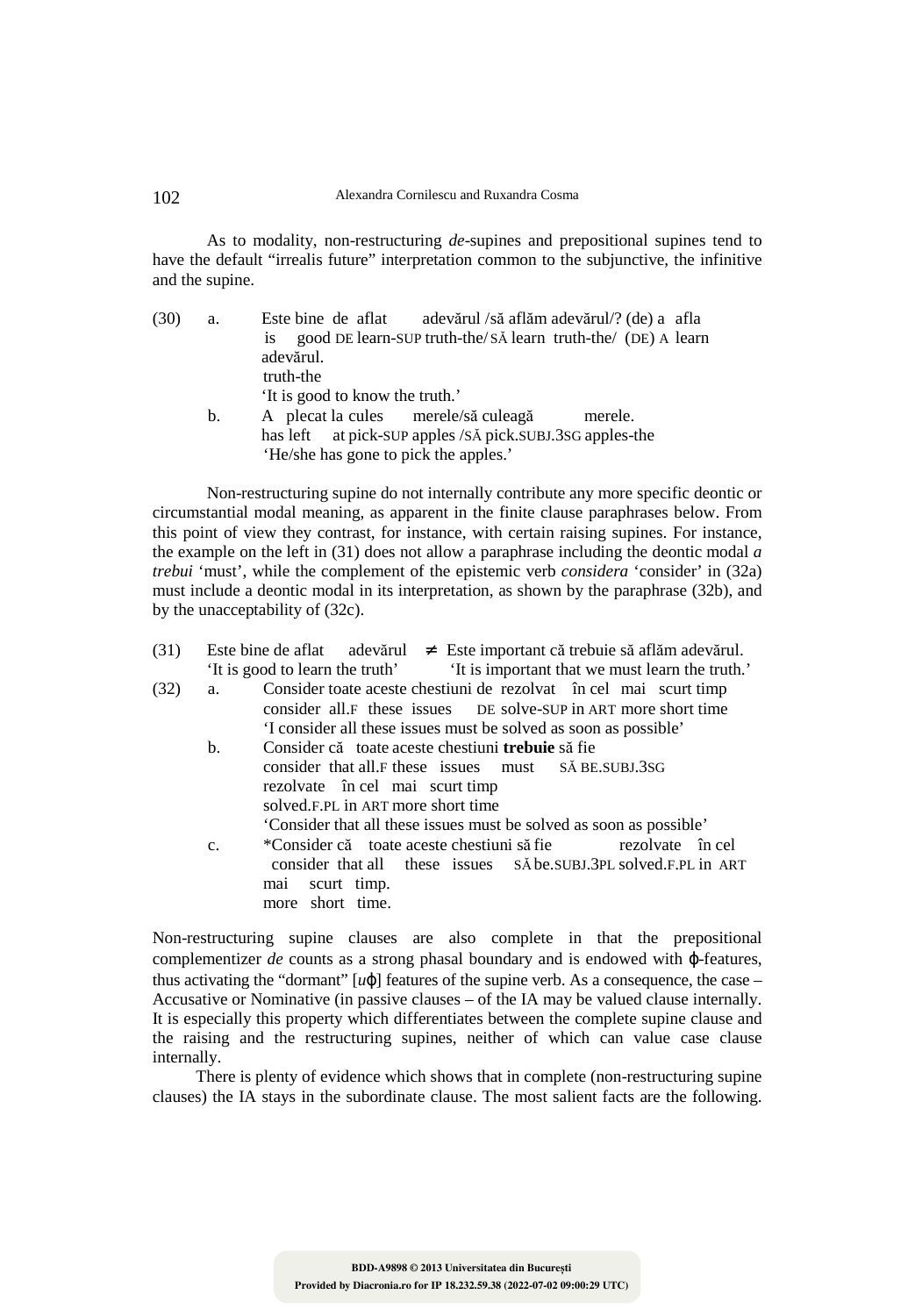Firstly, there is no clitic climbing. As mentioned above, the supine T/Asp head lacks agreement features, so that it cannot accommodate clitics. Since the IA remains in the supine clause, it cannot be doubled by a clitic on the main verb, either, even in constructions where doubling is obligatory, such as Clitic Left Dislocation.

| а.          | Am preferat de scris textul la calculator.                   |
|-------------|--------------------------------------------------------------|
|             | have preferred DE write-SUP text-the at computer             |
|             | 'I preferred to write the text on the computer.'             |
| b.          | *Textul am preferat de scris la calculator.                  |
|             | text-the have preferred DE write-SUP at computer             |
| $c_{\cdot}$ | am preferat de scris la calculator.<br>*Textul 1-            |
|             | text-the CL.N.SG.ACC have preferred DE write-SUP at computer |
|             |                                                              |

Secondly, the IA argument of the supine verb cannot be the subject of Long-Distance Passives, either in reflexive passives, or in copula passives (the latter being infrequent with supine complements). In particular, the supine's IA cannot trigger subject-predicate agreement with the main clause copula or with a main clause reflexive verb.

| (34) | a.             | hotărât abia ieri de cumpărat cărțile.<br>S-a          |
|------|----------------|--------------------------------------------------------|
|      |                | SE-has decided only yesterday DE buy-SUP books-the     |
|      |                | 'It was decided only yesterday to purchase the books.' |
|      | b.             | *S- au hotărât de cumpărat cărțile.                    |
|      |                | SE have decided DE buy-SUP books-the                   |
|      | $\mathbf{c}$ . | *cărțile s- au hotărât de cumpărat abia ieri.          |
|      |                | books-the SE have decided DE buy-SUP only yesterday    |
|      |                |                                                        |

Thirdly, with intransitive main verbs, when the supine is a subject clause, there is always agreement in the singular, i.e. there is no SSR:

| (35) | a.          | Este bine de adăugat notele<br>la timp.             |
|------|-------------|-----------------------------------------------------|
|      |             | good DE add-SUP footnotes-the at time<br>1S         |
|      |             | 'It is desirable to add the footnotes in due time.' |
|      | $h_{\cdot}$ | *Sunt bine de adăugat notele<br>la timp.            |
|      |             | are good DE add-SUP footnotes-the at time           |

Fourthly, the IA cannot surface to the left of the complementizer *de*, i.e. it does not raise beyond the boundaries of the supine clause. The order IA+ *de*+ supine verb is thus excluded:

| (36) | a.      | Au hotărât de achiziționat cărți pentru bibliotecă. |
|------|---------|-----------------------------------------------------|
|      |         | have decided DE buy-SUP books for library           |
|      |         | 'They decided to buy books for the library.'        |
|      | $h_{-}$ | *au hotărât cărți pentru bibliotecă de achiziționat |
|      |         | have decided books for library DE buy-SUP           |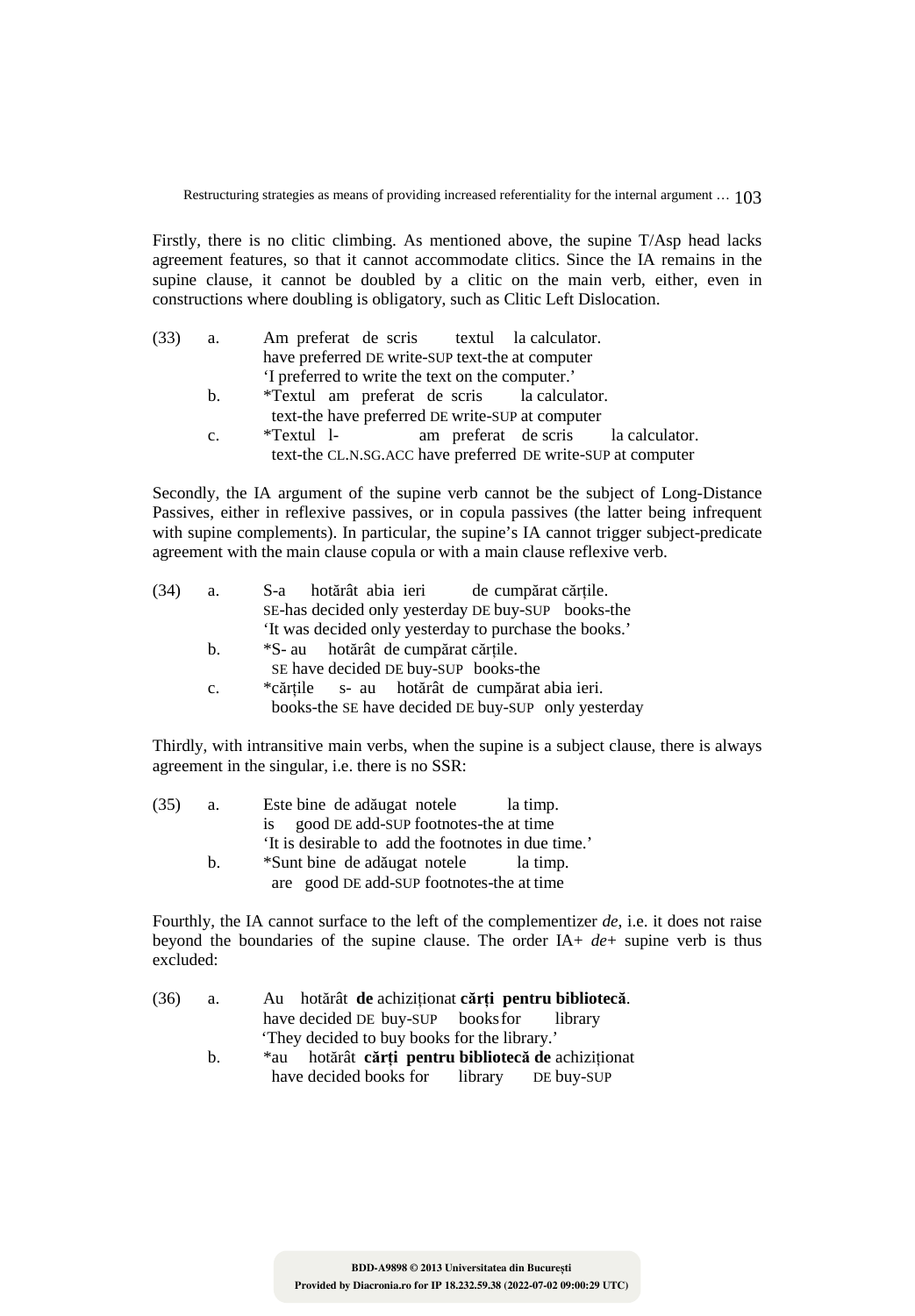#### 104 Alexandra Cornilescu and Ruxandra Cosma

In conclusion, there is good evidence suggesting that the supine verb stays inside the subordinate clause. This has two types of consequences. In the first place, certain types of strongly referential objects are excluded, namely, personal pronouns, and to a large extent, proper names. Secondly, given that the supine is a small clause lacking a left periphery, the supine object cannot be topicalized or contrastively focused, scrambled, generally it cannot undergo any operation which involves occurrence to the left of the verb. The IA has a narrower range of discourse roles than in a finite clause.

The distribution of the non-restructuring supine is extended<sup>2</sup>. In the first place, it includes evaluative and modal unergatives adjectives or nouns, which s-select the supine clause as a subject, in alternation with the subjunctive or an infinitive: (i) adjectives: *important* 'important', *esenţial* 'essential', *vital* 'vital', *urgent* 'urgent', *plăcut* 'nice', *neplăcut* 'not nice', *u*ş*or* 'easy', *surprinzător* 'surprising', etc.; (ii) nouns: *plăcere* 'pleasure', *bucurie* 'joy', *chin* 'ordeal', etc.; (iii) the adverb *bine* 'good'. If there is no available controler, the supine clause is "passive", i.e. the EA is possibly realized as a *de către* 'by'-phrase (37a). With these evaluative predicates, there is almost always implicit or explicit control by some Benefactive of the matrix predicate, as in (37b):

- (37) a. E necesar de spus povestea de către cine o cunoaşte is necessary DE tell-SUP story-the by who CL.F.SG.ACC knows 'It is necessary for the story to be told by anyone who knows it.'
	- b. Pentru oricare dintre noi este plăcut de oferit cadouri. for each of us is nice DE offer-SUP presents 'For each of us it is nice to offer presents.'

Secondly, there is also a limited (but apparently) growing number of transitive nonrestructuring verbs that accept supine objects, with control of the supine subject by the main clause subject: *a decide* 'decide', *a hotărî* 'decide', *a prefera* 'prefer', *a omite* 'omit', etc.

- (38) a. Au hotărât de comandat calculatoare de import (\*de către). have decided DE order-SUP computers of import (by) 'They have decided to order imported computers.'
	- b. Au decis de lucrat singuri, nu cu ajutor străin. have decided DE work-SUP alone-PL not with help foreign 'They have decided to work on their own, with no foreign help'

 $\overline{a}$ 

Filmul e o bucurie de văzut!<br>film-the is ART jov DE see-SUP  $film-the is ART iov$  (www.facebook.com/Postmodern.ro?filter=1) 'The movie is a joy to see!'

<sup>2</sup> Here are examples from the internet:

<sup>(</sup>i) E bine de știut că fiecare câine are temperamentul său.<br>
is good DE know-SUP that each dog has temper-the its is good DE know-SUP that each dog has temper-the (http://practic-idei.ro/e-bine-de-stiut-ca-fiecare-caine-are-temperamentul-sau.html) 'It is good to know that each dog has its temper.'<br>(ii) Filmul e o bucurie de văzut!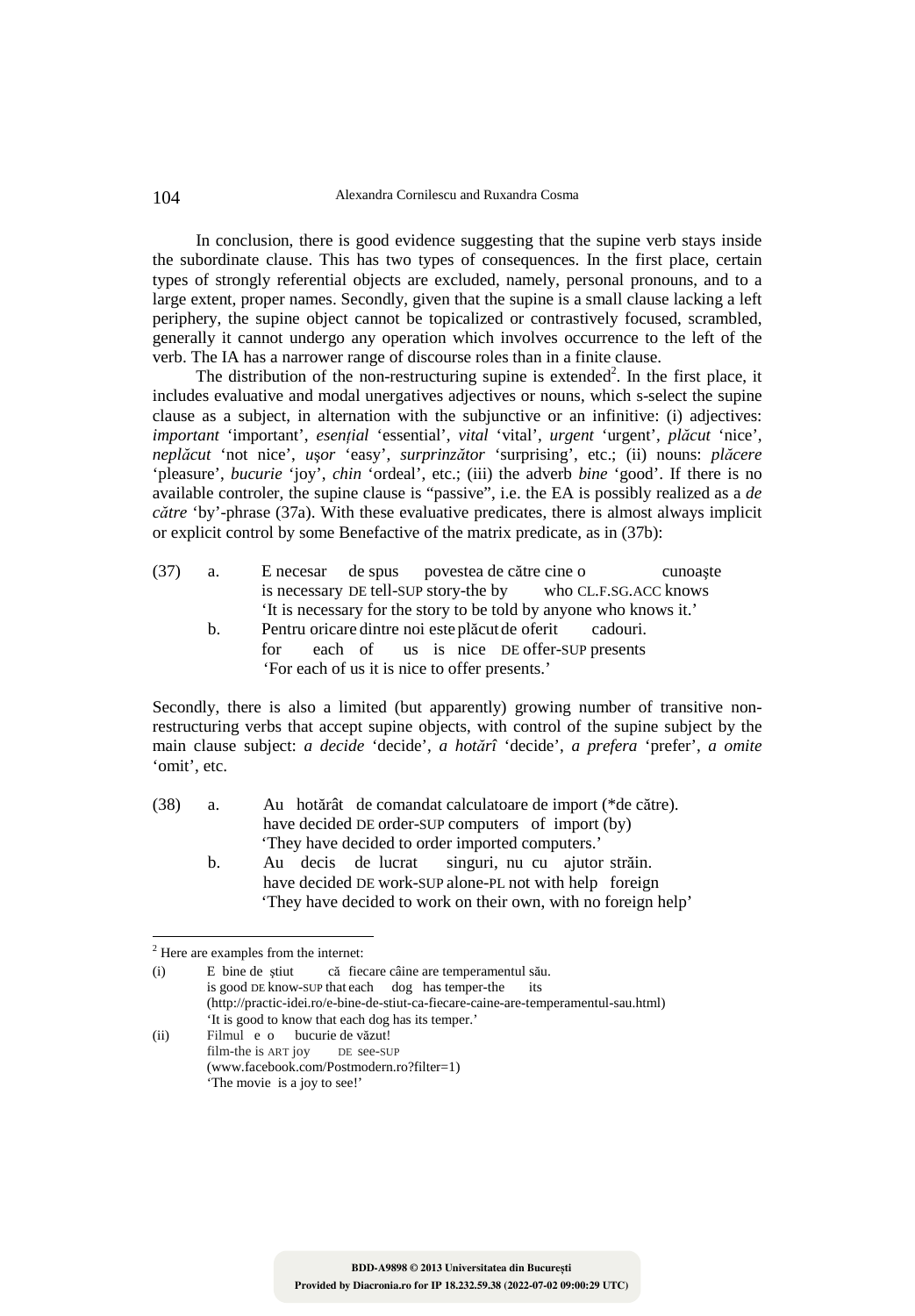An important future task is to collect experimental data so as to more correctly ascertain the range of supine selecting transitive verbs.

### **3. The restructuring supine clause**

### **3.1 Restructuring versus non-restructuring contexts**

It has long been known that the supine exhibits different degrees of nominalization and there is general agreement among researchers that the *de*-supines are fully verbal (see a.o. Pană-Dindelegan 1992, Soare 2002), since *de* has the status of a complementizer, so that the *de*-supine exhibits a fully verbal extended projection, rather than having a mixed functional domain.

The fact has gone unnoticed though, that there are different types of complementizer *de*-supines, which differ in terms of a case-parameter, namely, they differ regarding the manner in which the IA is case-licensed. We claim that, in addition to being licensed in the supine clause, the IA may also be case licensed by a functional head of the main clause, while remaining inside the supine clause (this is the case of restructuring clauses), or it may even be case licensed by a main clause functional head, while also raising into the main clause (this is the case of raising supines). As already stated in the introduction, our main original claim is, in addition to having spotted these differences for the first time, to propose that there is a correlation between type of licensing and the referential properties of the IA. Case licensing by a main clause functional head and raising into the main clause "increase" the referentiality of the IA. The range of possible IAs increases, getting to include personal pronouns and proper names, on the one hand, while on the other hand the IA may be assigned discourse roles that it may not have when it is licensed in the supine clause (for instance, the IA may be a topic). In this section we examine instances of restructuring supine clauses.

From a syntactic perspective, restructuring and non-restructuring verbs share the property of c-selecting/s-selecting supine clauses. While non-restructuring supines are biclausal, restructuring supines are "mono-clausal", in fact, mono-phasal, and have a "deficient" functional domain. As announced, the main empirical difference between the two types of clauses (restructuring vs. non- restructuring) is that the Accusative or Nominative case of the IA is valued by a functional head in the main clause, namely the v\*-V probe of the main clause for the Accusative case, and the Tense head of the main clause for the Nominative, even if the IA remains inside the supine clause.

The difference between restructuring and non-restructuring supines is minimal. Since case is no longer valued inside the supine clause, and since case-valuation essentially depended on the fact that that the prepositional complementizer *de* was endowed with  $\lceil \mu \varphi \rceil$  features, it is natural to assume that restructuring supine clauses are headed by a defective complementizer *de*, which lacks [*u*ϕ] features (cf. ter Beek 2008). Such a complementizer represents a weak phase and leaves the supine clause transparent for operations on the main clause cycle. Essentially, *de* is not endowed with [*u*ϕ]-features and therefore it does not count as an active probe.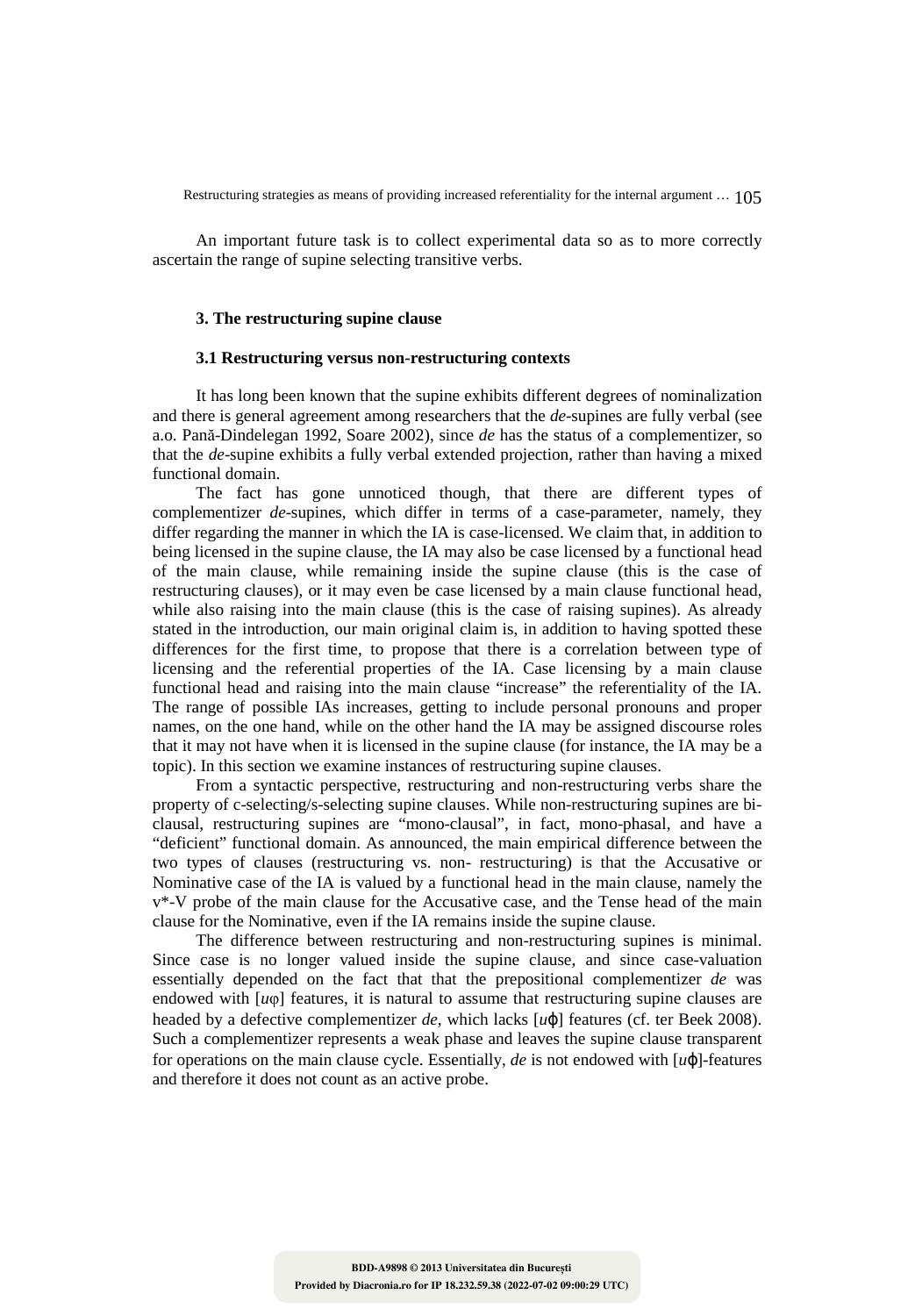106 Alexandra Cornilescu and Ruxandra Cosma

#### **3.2 Properties and distribution of restructuring clauses**

For perspicuity, we will focus on transitive verbs, which best show the difference between the two strategies of case assignment: (i) case is valued by the C (*de*)-V chain inside the supine clause (non-restructuring verbs); (ii) case is valued in the supine clause, but the relevant head is in the main clause ( $v^*$ -V or T) (restructuring verbs).

Following mainstream literature (see Wurmbrand 2001, ter Beek 2008), the following properties will be considered indicative of restructuring: clitic climbing, long passive, triggering number agreement on the passive auxiliary or reflexive passive verb, topicalization on the main clause cycle, entailing obligatory doubling of the topicalized object by the clitic, if the object is definite or specific. Since the IA is not given syntactic prominence by being promoted into the main clause, it may be realized by arguments of low referentiality, in particular, null objects are possible, if the supine verb allows them. Also, as the IA remains in the supine clause, it cannot precede the complementizer *de*, i.e. the order main V/Adj + IA + *de*-supine is ill-formed, i.e. there is no scrambling into the main clause.

A cursory examination of the list of Romanian restructuring verbs shows that they represent some of the same restructuring verb classes available in other languages like German (Wurmbrand 2001), Italian (Cinque 2006), Dutch (ter Beek 2008). We have so far identified the following as being restructuring verbs with supine complements<sup>3</sup>: (i) aspectual verbs: *a termina* 'end', *a sfârşi* 'end', *a încheia* 'end', *a începe* 'start', *a obişnui* 'use to', etc.; (ii) implicative verbs**:** *a uita* 'forget', *a-şi aminti* 'remember', etc.; (iii) deontic control verbs: *a da* 'give', *a sugera* 'suggest', *a propune* 'propose, suggest', *a interzice* 'forbid', *a cere* 'demand', *a impune* 'impose', *a prescrie* 'prescribe', *a împărţi*  'share', *a oferi* 'offer', *a promite* 'promise', etc.

In what follows we illustrate the properties that have been mentioned as indicative of restructuring. The most characteristic is clitic climbing. A pronominal object θ-marked by the supine verb may be realized as a clitic on the main verb. This is what happens in sentence (39). The clitic anaphorically refers to the nominal *pastile* 'pills', which is the IA of the supine verb (*de luat* [*pastile*], 'take pills'). The IA is realized as a clitic on the main verb. Moreover, Romanian is a doubling language, allowing both Clitic Left

(i) Domnu Dan s- a pus pe vândut gogoşi. Mr. Dan SE has put on sell-SUP donuts (http://www.mariciu.ro/domnu-dan-s-a-pus-pe-vandut-gogosi/) 'Mr. Dan set on telling stories.' (ii) Pe la 12 am terminat de zugrăvit camera şi acum m- am mutat în ea. about 12 have finished DE paint-SUP room-the and now SE.1SG have moved in it (http://www.tpu.ro/casa-gradina/pe-la-12-am-terminat-de-zugravit-camera-si-acum-m-am-mutat-inea-are-ceva-daca-stau-in-camera-unde-e-proaspat-vopsit-in/)

'About 12 I finished painting the room and I have now moved into it.' (iii) Spui că lumea a uitat de citit… ce spui tu aici, străine? say that world-the has forgotten DE read-SUP what say you here stranger (https://clarra.wordpress.com/2011/06/27/cu-facultate-sau-fara/) 'You're telling me that the world has forgotten to read… What stories are you telling here, stranger?'

<sup>&</sup>lt;sup>3</sup> Some examples from the internet: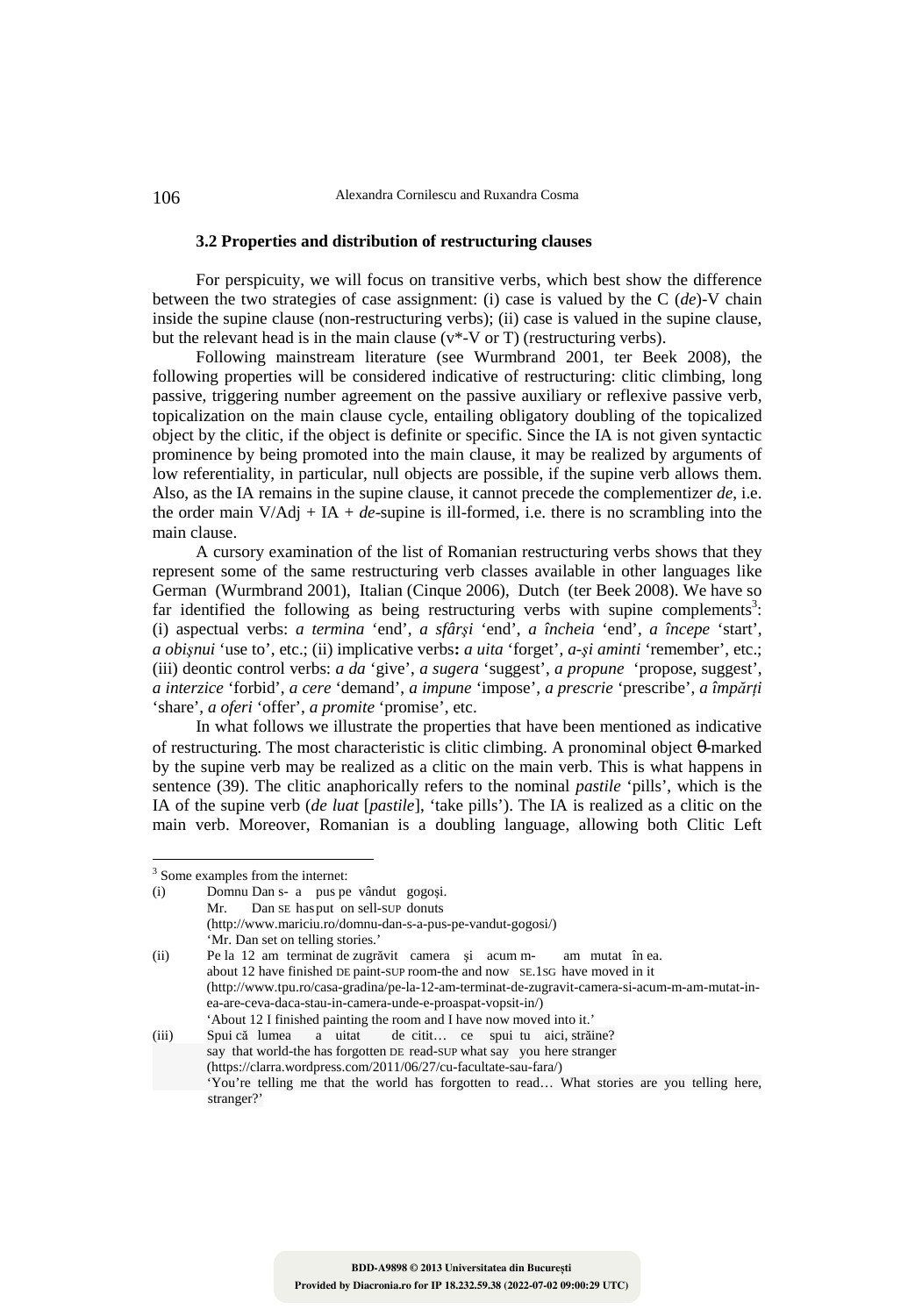Dislocation (40), for any topicalized definite object, and Clitic Doubling for objects high on the animacy hierarchy, the specific direct object in (41):

- (39) Clitic climbing (I-am recomandat **nişte pastile**). **Le**- am prescris de luat [e] (I recommended him **some pills**). CL.F.3PL.ACC have prescribed DE take-SUP [e] cu multă apă. with much water '(I recommended him some pills). I prescribed them to be taken with much water.'
- (40) **Pastilele le** a prescris de luat cu multă apă. pills-the CL.3PL.ACC have prescribed DE take-SUP with much water 'He prescribed the pills to be taken with a lot of water.'<br>I- am terminat de examinat **pe studen**
- (41) **I** am terminat de examinat **pe studenţi** abia după-masă. CL.M.3PL.ACC have finished DE examine-SUP PE student*s* only after lunch 'I finished examining the students only after lunch.'

As known, the supine clause is deficient, "small", lacking a left periphery. Case valuation by a functional head of the main clause makes it possible for the IA to fulfill discourse functions that it cannot assume otherwise, such as the topic role, in (40) above or in (42) and (43) below, and also, in Romanian, the contrastive focus role, in (44), since both of these roles may be assigned to a constituent which has been left dislocated (for a description of contrastive focus in the Clitic Left Dislocation structure in Romanian see Soare 2009).

- (42) Zăpada au terminat-o de strâns de pe străzi. snow-the have.3PL finished CL.F.SG.ACC DE collect-SUP from streets 'They finished picking up the snow from the streets.'
- (43) Scrisorile i le- am dat de expediat de ieri. letters-the CL.3SG.DAT CL.F.3PL.ACC have given DE send-SUP since yesterday 'I have given him the letters to mail since yesterday.'<br>
(44) **Traducerea** am uitat- o de adus.
- **Traducerea** am uitat- o de adus, dar exercitiile nu. translation-the have forgotten CL.F.SG.ACC DE bring-SUP but exercises-the not 'I have forgotten to bring the TRANSLATION, but not the exercises.'

The next important property which is indicative of restructuring (Wurmbrand 2001, 2004) is long passive. This means that the IA of the supine (passive) verb has its Nominative case valued by the Tense head of the main clause. Consequently, the main verb, specifically the passive auxiliary *be* or the reflexive passive verb, agrees with the IA which is still in the supine clause. Notice the sharp contrast of grammaticality between cases where there is agreement with the IA (a), and cases where there isn't (b), for the examples (45-47):

(45) a. I- **au** fost **propuse** de rezolvat **aceste trei probleme** . CL.M.3SG have been proposed-F.PL DE solve-SUP these three problems 'These three problems were proposed to him to solve.'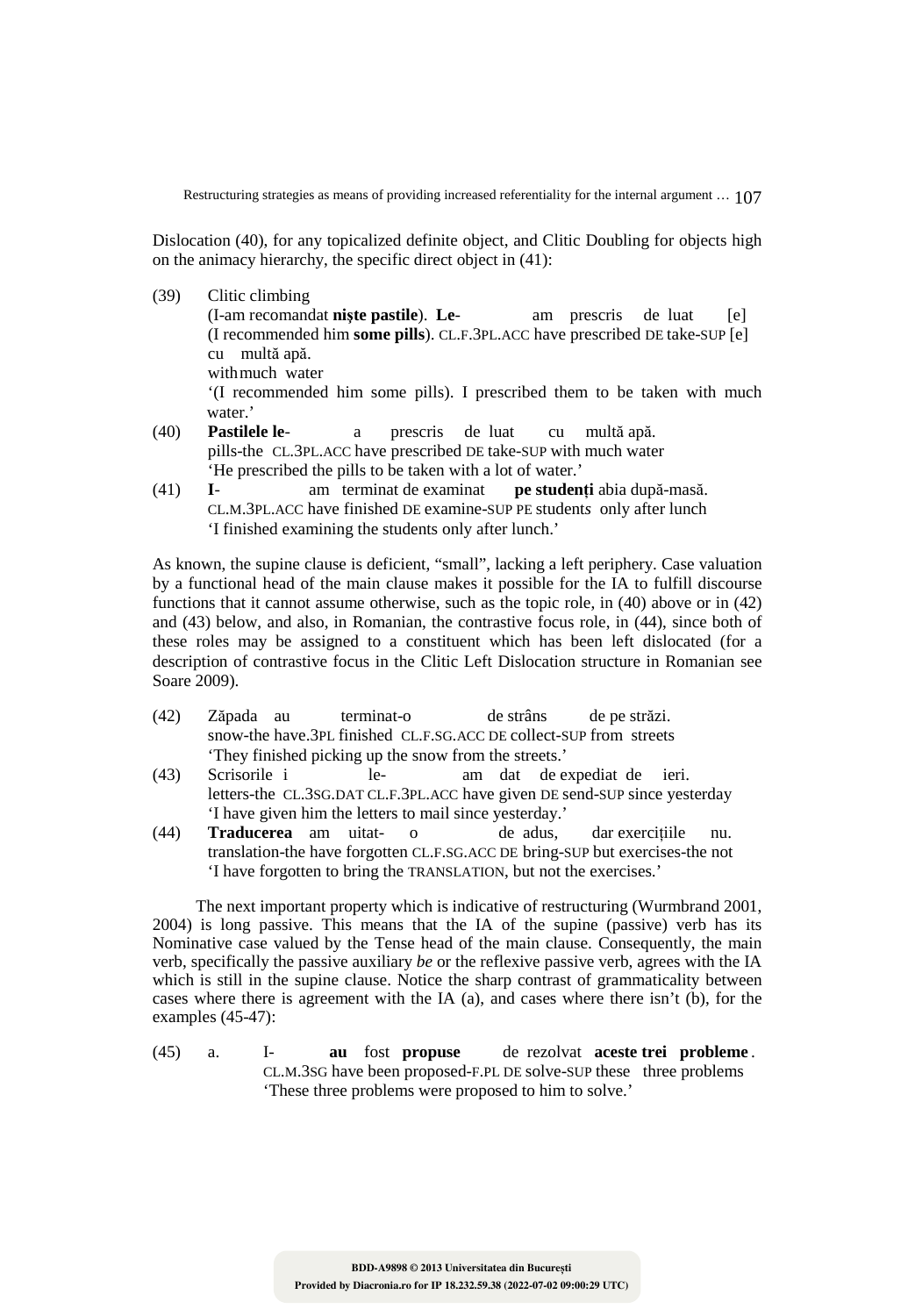#### 108 Alexandra Cornilescu and Ruxandra Cosma

|      | b. | $*I-$<br>a fost propus de rezolvat aceste trei probleme.     |
|------|----|--------------------------------------------------------------|
|      |    | CL.M.3SG has been proposed DE solve-SUP these three problems |
| (46) | a. | S-au încheiat de semnat acordurile.                          |
|      |    | SE have finished DE sign-SUP agreements-the                  |
|      |    | 'They have finished signing the agreements'                  |
|      | b. | *S- a morte in the semest accordurile.                       |
|      |    | SE has finished DE sign-SUP agreements-the                   |
| (47) | a. | S- au dat de rezolvat prea multe exerciții.                  |
|      |    | SE have given DE solve-SUP too many exercises                |
|      |    | 'Too many exercises were given to be solved'.                |
|      | b. | *S- a dat de rezolvat prea multe exerciții.                  |
|      |    | SE has given DE solve-SUP too many exercises                 |

As already apparent from the examples, case valuation by a main clause head widens the range of available IAs to all types of definite and specific ones. However, since the IA is not given syntactic prominence by being promoted in the main clause, it may also be realized by DPs of low referentiality, in particular, null objects are possible, if the supine verb allows them (as in (48)). Bare nouns are also allowed, as apparent in (49).

- (48) Am terminat de citit. have finished DE read-SUP 'I finished reading.'
- (49) Am dat de băut (vin) celor prezenţi. have given DE drink-SUP (wine) those-DAT present-PL 'I gave them (wine) to drink.'

Since the IA remains in the lower clause, the order  $V/Adi + IA + de$ -supine is ill-formed, i.e. the IA cannot scramble into the main clause. This property is hard to observe, since more often than not, the IA of the supine verb is also in the selectional range of the main verb, so that one may interpret the supine clause as a nominal modifier referring to the direct object of the main verb – see parsing in  $(50b)$ , instead of interpreting the whole supine construction as the IA of the main verb, as in (50a). Pairs of the following kind, containing nearly synonymous sentences, are not infrequent:

(50) a. I- am propus [de comentat niste cărti pentru revista CL.3SG have suggested DE review-SUP some books for journal-the noastră]. our-F.SG 'I suggested to him to review some books for our journal.' b. I- am propus [niște cărți [de comentat (nu de tradus) CL.3SG have suggested some books DE review-SUP (not DE translate-SUP)

 pentru revista noastră]]. for journal-the our-F.SG 'I suggested to him some books to review (not to translate) for our journal.'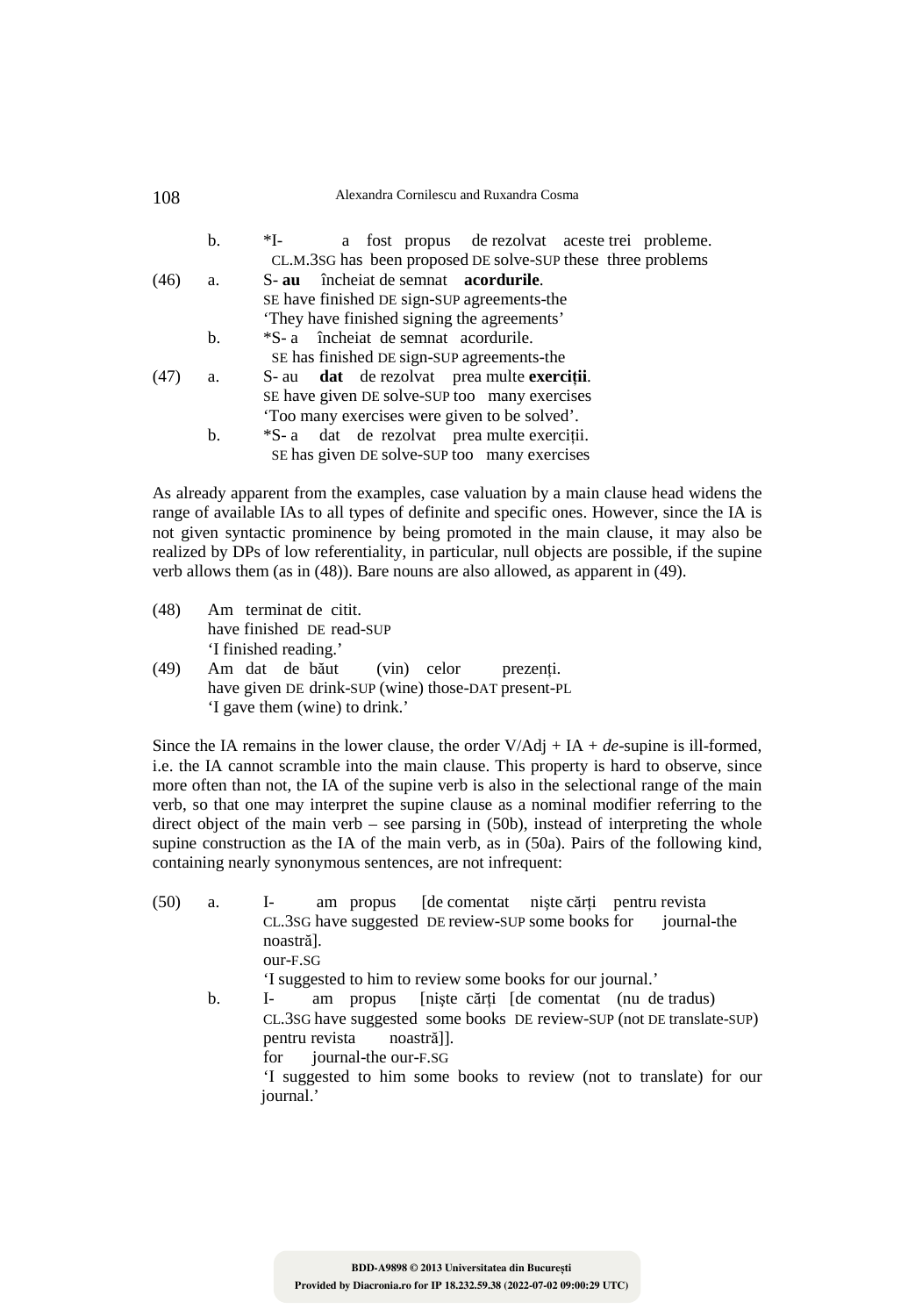When this double analysis is not possible for independent reasons, it appears that the supine's IA must remain in the lower clause. Aspectual verbs, which are surely restructuring and which require verbal rather than nominal complements, may highlight the difference between the two constructions, rejecting the relative clause structure:

| (51) | а.             | *Studenții au continuat lucrările de predat.          |
|------|----------------|-------------------------------------------------------|
|      |                | students-the have continued papers-the DE hand in-SUP |
|      | $\mathbf{b}$ . | Studenții au continuat de predat lucrările.           |
|      |                | students-the have continued DE hand in-SUP papers-the |
|      |                | The students continued to hand in the papers.'        |
| (52) | a.             | *Au terminat exercițiile de scris.                    |
|      |                | have finished exercises-the DE write-SUP              |
|      | $\mathbf{b}$ . | Au terminat de scris exercitiile.                     |
|      |                | have finished DE write-SUP exercises-the              |
|      |                | They have finished to write the exercises.            |
|      |                |                                                       |

There is thus strong evidence of restructuring, at least for the verbs that we have mentioned above. The syntax of the IA is vastly different, operations which are not available to it in the non-restructuring clause (e.g. topicalization, clitic doubling, long passive) can involve the IA of restructuring clauses. Functionally, the range of discourse roles of the IA is also wider. As seen in (50) the same verb may allow more than one construction, and more research is needed to elucidate the syntax of frequently used supine selectors such as *a avea* 'have' or *a fi* 'be', which exhibit multiple supine constructions.

### **4. Raising supine clauses**

#### **4.1 Introduction**

An important class of supine selecting verbs are raising verbs, i.e. unlike the preceding group, raising verbs require movement of the internal argument of the supine verb into the main clause. The raising (transitive) verbs which select supine clauses are some of the verbs which allow raising with other types of complements as well, namely: *a considera* 'consider', a *declara* 'declare', a *socoti* 'consider', *a găsi* 'find', *a crede*  'believe', *a simţi* 'feel'. Here are some examples:

| (53) | a. | Consider/socot aceste dificultăți de netrecut.                                                                                                                                                                                        |
|------|----|---------------------------------------------------------------------------------------------------------------------------------------------------------------------------------------------------------------------------------------|
|      |    | consider these difficulties DE not-surmount-SUP                                                                                                                                                                                       |
|      |    | 'I consider these difficulties insurmountable.'                                                                                                                                                                                       |
|      |    | .<br>$\mathbb{R}$ 1 and 1 and 1 and 1 and 1 and 1 and 1 and 1 and 1 and 1 and 1 and 1 and 1 and 1 and 1 and 1 and 1 and 1 and 1 and 1 and 1 and 1 and 1 and 1 and 1 and 1 and 1 and 1 and 1 and 1 and 1 and 1 and 1 and 1 and 1 and 1 |

 b. Declar aceste lucrări de neacceptat fără încă o recenzie. declare these papers DE not-accept-SUP without still a review 'I declare/consider these papers not to be acceptable without a further review'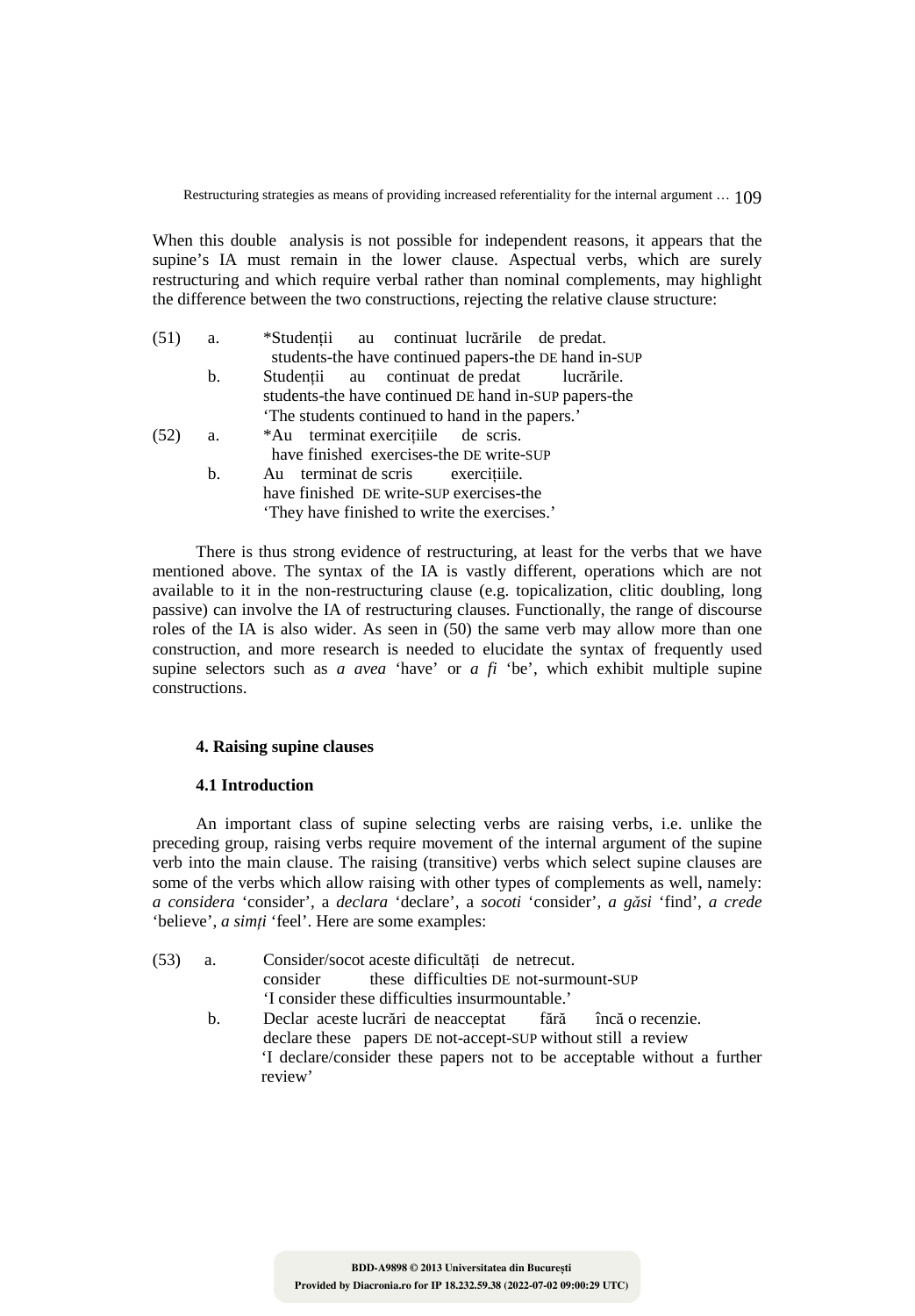As mentioned, these verbs also allow SOR with infinitive complements, small clauses or even out of finite complements:

| (54) | a. | Consider asemenea dificultăți a fi de netrecut.                  |
|------|----|------------------------------------------------------------------|
|      |    | consider such difficulties A be DE not-surmount-SUP              |
|      |    | T consider these difficulties to be insurmountable.              |
|      | b. | cred (a fi) mai inteligent decât pare<br>Il.                     |
|      |    | CL.M.SG.ACC believe A be more intelligent than looks             |
|      |    | 'I believe him to be more intelligent than he seems.'            |
| (55) | a. | declar pe acest student de nepromovat.<br>Il.                    |
|      |    | CL.M.SG.ACC declare PE this student DE not-pass-SUP              |
|      |    | 'I declare this student to be hard to pass.'                     |
|      | b. | Il.<br>declar că este greu de examinat<br>pentru că nu           |
|      |    | CL.M.SG.ACC declare that is difficult DE examine-SUP because not |
|      |    | limba.<br>stie                                                   |
|      |    | know language-the                                                |
|      |    | If declare him to be hard to examine because he doesn't know the |

It is thus to be noted that Romanian is a Romance language which allows ECM for *believe*-type verbs, unlike French, Spanish or Catalan (see Castillo 2001 for a survey of SOR in Romance).

language.'

The difference between restructuring and raising verbs is apparent, especially in the case of transitive matrix verbs. Therefore, we will present transitive raising verbs. Essentially, restructuring verbs and raising verbs share the fact that the supine complement clause has a *defective* complementizer *de*, a functional preposition devoid of [*u*φ] features, i.e. specified as de [−*u*φ]; as a consequence, the case of the IA cannot be licensed in the supine clause with either restructuring or raising verbs. The complementizer selected by raising verbs has an additional property, namely an EPP feature, which requires movement of the IA to the edge of the supine clause, allowing it to further raise into a case-licensing position of the main clause. This is the analysis which will be adopted below, following proposals in Gallego (2009). If the supine verb is itself transitive, raising must be preceded by passive, so that raising supines are regular ECM structures. The functional domain of the supine clause is otherwise complete, for instance it may include a NegP.

| (56) | Au declarat soluțiile                                                                             | de neacceptat dacă nu se fac |  |
|------|---------------------------------------------------------------------------------------------------|------------------------------|--|
|      | have declared solutions-the DE not-accept-SUP if not SE make                                      |                              |  |
|      | modificări.<br>modifications<br>They have declared the solutions to be unacceptable without major |                              |  |
|      | modifications.'                                                                                   |                              |  |

An important empirical remark, given the topic of our paper, is that not all types of IAs allow SOR. Case is not sufficient to account for the distribution of nominals in raising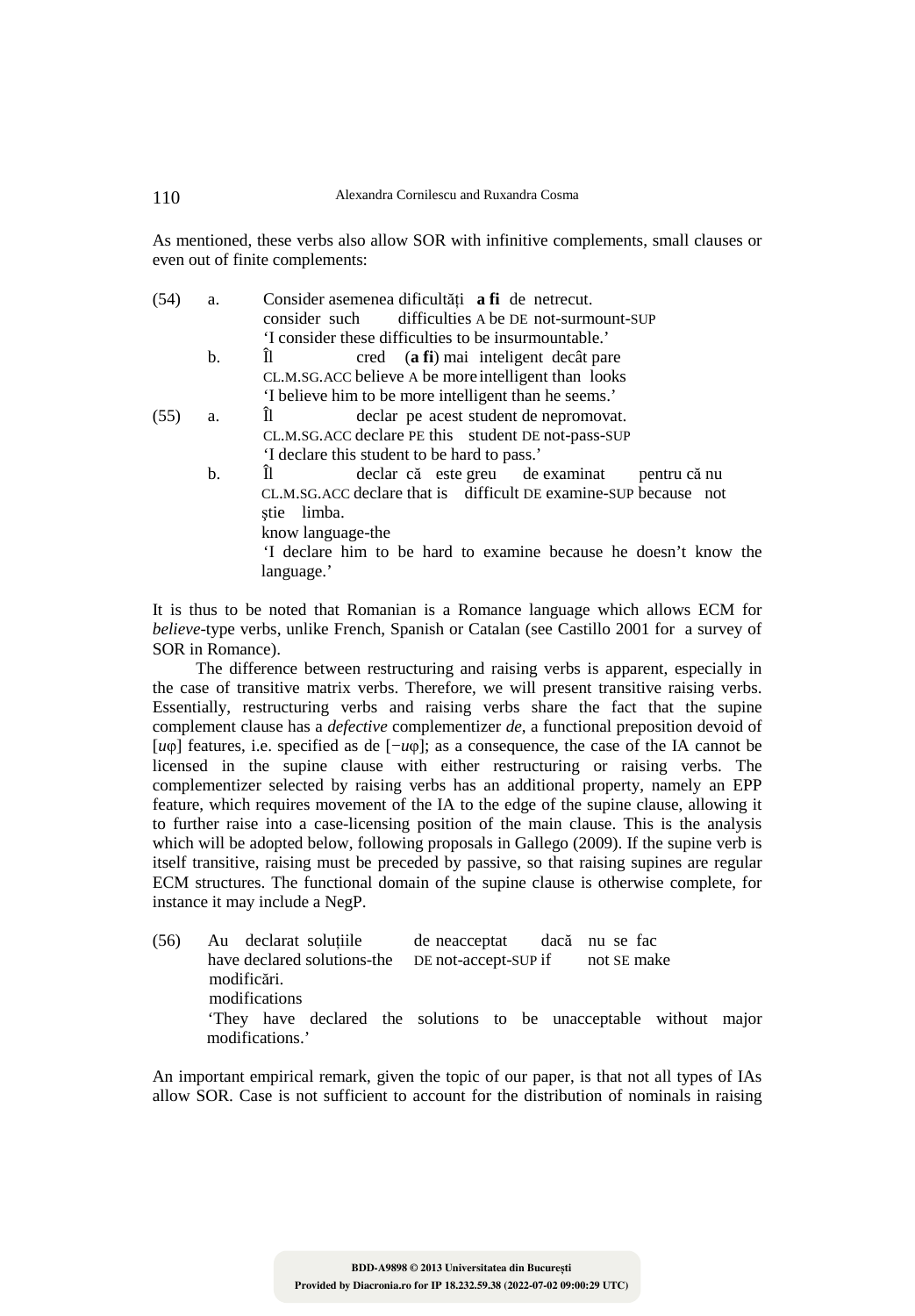supine clauses. As will be seen, what counts is the ability of a nominal to be parsed as a DP rather than an NP. Since DPs are referential, while NPs are not, it appears that only referential IA may be displaced to a position of increased prominence in the main clause.

- (57) a. \*Am considerat probleme de rezolvat obligatoriu până mâine.
	- have considered problems DE solve-SUP obligatorily until tomorrow b. Am considerat probleme**le** de rezolvat obligatoriu până mâine have considered problems-the DE solve-SUP obligatorily until tomorrow 'I considered the problems to have to be solved by tomorrow.'

The bare noun IA in (57a) cannot be promoted by raising. Similarly, null arguments are also banned from undergoing raising into the main clause. In the following section we concentrate on the empirical similarities and differences between restructuring and raising supine selecting verbs.

## **4.2 Similarities and differences between Raising and Restructuring supines**

For both restructuring and raising supines, the case of the IA is licensed by some matrix functional head (v\*-V for the Accusative, and T for the Nominative). Consequently, the following properties which show case-licensing by matrix functional elements, are common to restructuring and raising verbs: the doubling constructions, which depend on clitics, namely Clitic Left Dislocation and Clitic Doubling; long passives are also obligatory. Consider first examples illustrating Clitic Left Dislocation and Clitic Doubling; notice also the possibility of realizing the IA as a personal pronoun in (58a).

- (58) Clitic Left Dislocation
	- a. **Pe el îl** socot eu de trimis la Paris şi nu pe ea. PE he CL.M.SG.ACC consider I DE send-SUP to Paris and not PE she 'It is him that I consider fit to send to Paris and not her.'
	- b. **Aceste probleme le** au declarat /socotit de rezolvat these problems CL.PL.ACC. have declared/considered DE solve-SUP repede quickly

'They declared these problemes to have to be solved quickly.'

(59) Clitic Doubling

**I**- au declarat **pe toti acestia** de nesuportat ca vecini.<br>CL.M.3PL.ACC have declared **PE** all these DE not-stand-SUP as neighbor-PE all these DE not-stand-SUP as neighbours 'They have declared all these people to be unbearable as neighbours.'

Long Passives are also common, for both reflexive passive and *a fi*-passives:

(60) a. Aceste dificultăți **sunt considerate** de netrecut these problems are considered-F.PL DE not- surmount-SUP/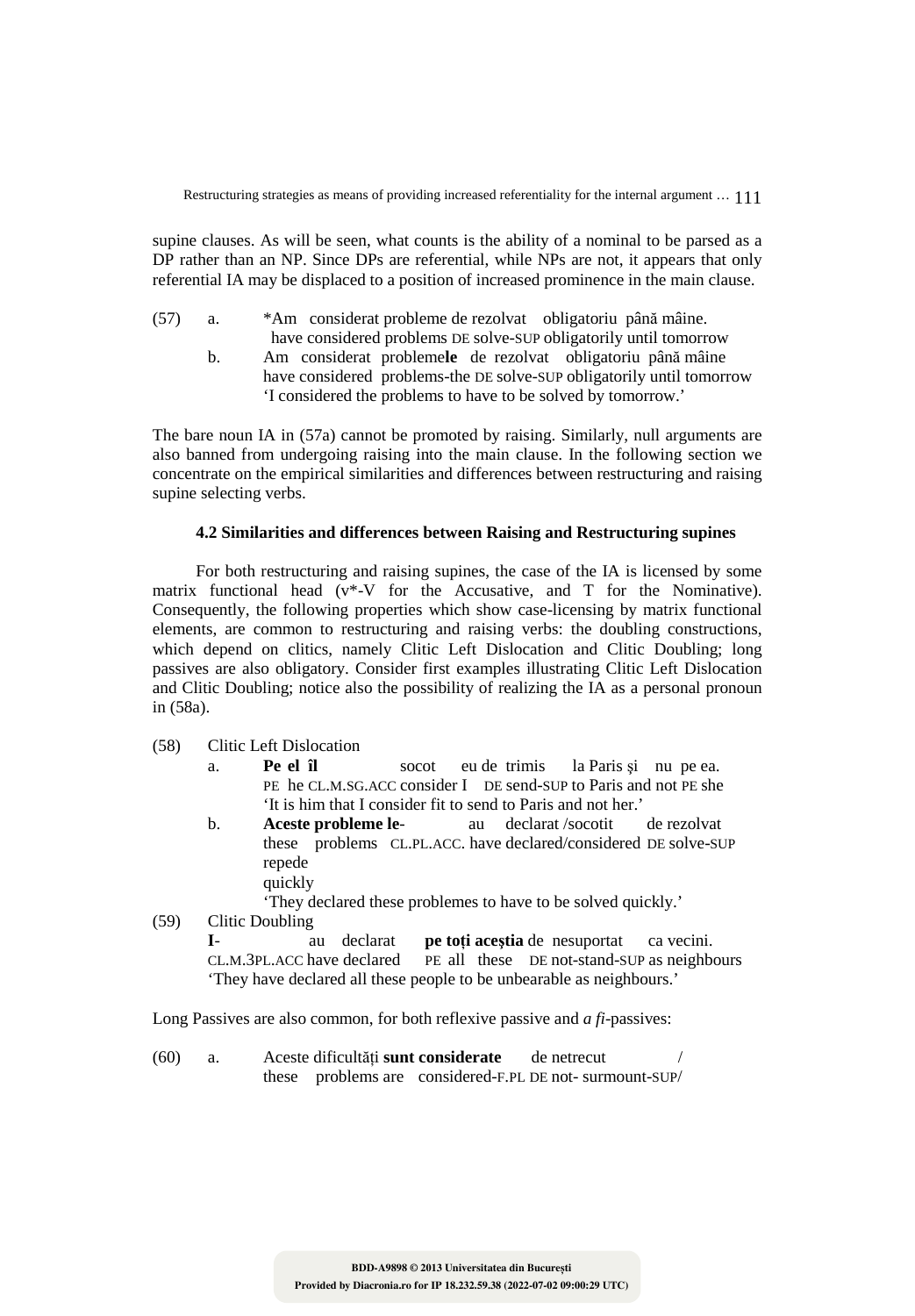#### 112 Alexandra Cornilescu and Ruxandra Cosma

 se consideră **de netrecut** /se consideră *a fi* de netrecut. SE considers DE not-surmount-SUP/SE considers A be DE not-surmount-SUP 'These problems are considered to be insurmountable.'

 b. Duşmanul a fost declarat de neînvins. enemy-the has been declared DE not-defeat-SUP 'The enemy has been declared undefeatable.'

While for the examples above, it is sometimes difficult to distinguish between raising and restructuring, there are also tests that distinguish between them, which show that the IA is in the main clause, occurring to the left of *de* if SOR has applied, while this position is not available to restructured IA. Let us turn to examples of this kind now.

Consider the (im)possibility of the order  $V + IA + de +$  Supine. This property sharply distinguishes between raising and restructuring transitive configurations, as can be seen from the examples below. This order is possible for the verb *a considera* 'consider', a raising verb, but is not possible for the verb *a continua* 'continue', a restructuring aspectual verb:

- (61) a. Am considerat **cărţile de publicat** cât de curând posibil. have considered books-the DE publish-SUP as soon as 'I considered that the books had to be published as soon as possible.'
	- b. \*Am continuat **cărţile de publicat**. have continued books-the DE publish-SUP

A further important difference lies in the range of objects which can undergo SOR. Since SOR intuitively represents a means of "upgrading" a constituent of the subordinate clause by moving it into the main clause, it is reasonable to assume that null objects, and as we have seen non-referential  $(= NP)$  objects do not undergo raising. Thus, if a raised object is not lexically realized, raising is signaled by the obligatory clitic on the main verb. If the clitic is not present and the object is null, either the sentence is ungrammatical, or it has a different interpretation. Thus, (62b), where there is no lexical argument and no clitic on the verb *a considera*, either, is ungrammatical. A similar difference is apparent in (63), with the verb *a declara* 'declare'.

| (62) | a. | consider de publicat cât de curând posibil.<br>Le             |
|------|----|---------------------------------------------------------------|
|      |    | CL.F.3PL.ACC consider DE publish-SUP much of soon possible    |
|      |    | 'I consider that they must be published as soon as possible.' |
|      | b. | *Consider de publicat cât de curând posibil.                  |
|      |    | consider DE publish-SUP much of soon possible                 |
| (63) | a. | au declarat de neînvins.<br>$L_{\rm F}$                       |
|      |    | CL.M.3SG.ACC have declared DE not-defeat-SUP                  |
|      |    | 'They declared him to be undefeatable.'                       |
|      | b. | *Au declarat de neînvins.                                     |
|      |    | have declared DE not-defeat-SUP                               |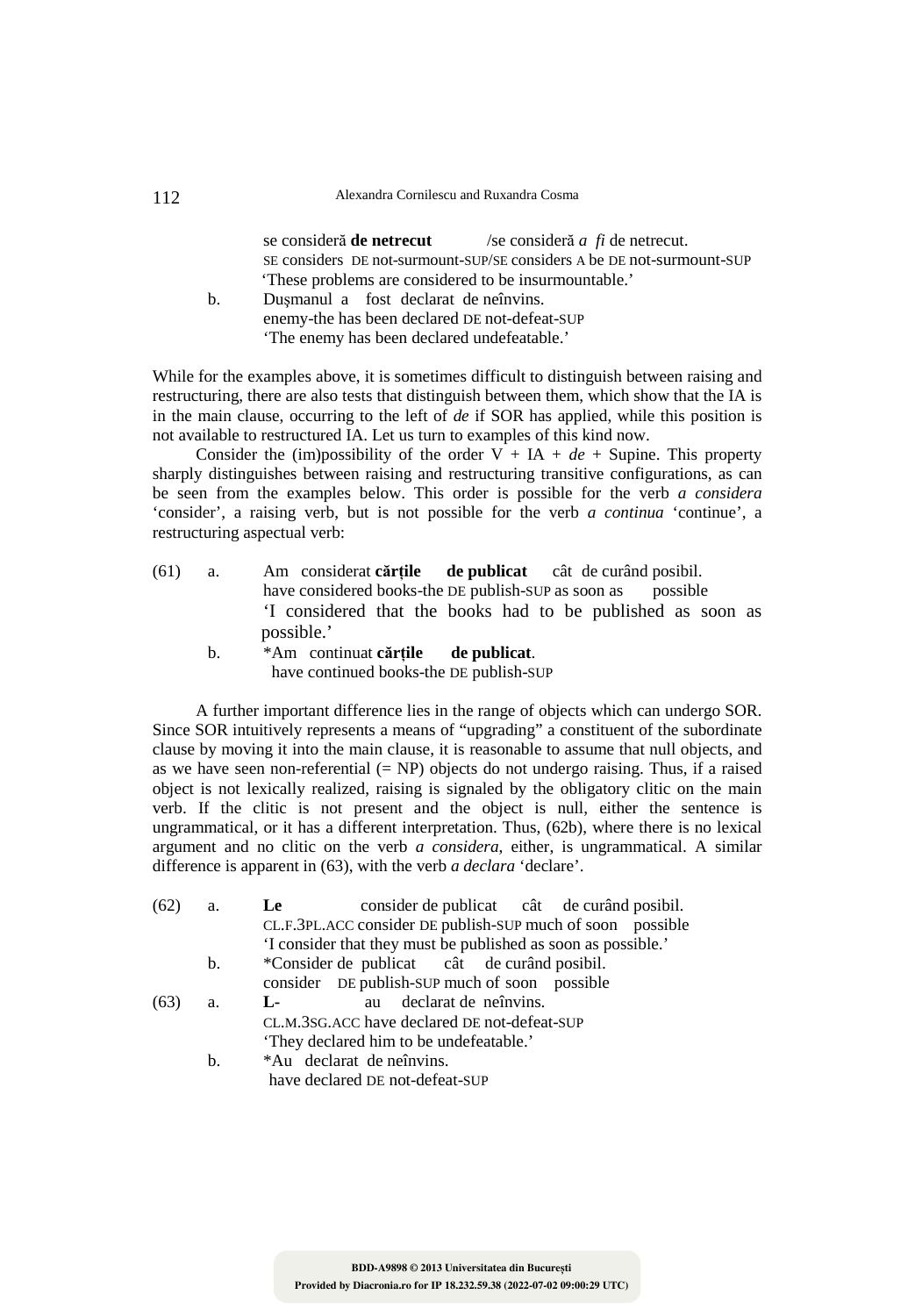In contrast restructuring verbs do allow null objects, as already shown above. The verb *a da* 'give' is a restructuring verb as indicated by the possibility of CLLD. At the same time, it contrasts with *a considera* 'consider', *a declara* 'declare', etc. in allowing null objects, as in (64a). The same pattern is shown by the restructuring verb *a începe* 'begin'.

| (64) | a. | Am dat de băut.                                               |
|------|----|---------------------------------------------------------------|
|      |    | have given DE drink-SUP                                       |
|      |    | 'I gave (people) something to drink.'                         |
|      | b. | Berea am dat- o<br>muncitorilor.<br>de băut                   |
|      |    | beer-the have given CL.F.3sG.ACC DE drink-SUP workers-DAT.the |
|      |    | 'I gave the beer to drink to the workers.'                    |
| (65) | a. | Am început de scris.                                          |
|      |    | have started DE write-SUP                                     |
|      |    | 'I started writing.'                                          |
|      | b. | Scrisoarea am început-o<br>de scris<br>ieri.                  |
|      |    | letter-the have started CL.F.SG.ACC DE write-SUP yesterday    |
|      |    | 'I started to write the letter yesterday.'                    |
|      |    |                                                               |

We should note again in passing that raising supine structures should not be mixed up with instances of non-propositional verbs selecting nominals modified by supine relative clauses, as in (66a). Notice that for raising verbs the supine clause (66b) can always be paraphrased by some other type of complement – a finite one, in (66c) – and this is not possible for the relative clause construction:

| (66) | a.             | Am cumpărat mașina de tocat<br>carne.                                                                                   |
|------|----------------|-------------------------------------------------------------------------------------------------------------------------|
|      |                | have bought machine-the DE mince-SUP meat                                                                               |
|      |                | 'I have bought a machine for mincing meat.'                                                                             |
|      | $\mathbf{b}$ . | Am socotit problemele de rezolvat neapărat până mâine.                                                                  |
|      |                | have considered problems-the DE solve-SUP obligatory until tomorrow                                                     |
|      |                | 'I have reckoned that these problems must be solved by tomorrow.'                                                       |
|      | $c_{\cdot}$    | Am socotit că problemele trebuie să fie<br>rezolvate                                                                    |
|      |                | have considered that problems-the must SA be.SUBJ.3SG solved-F.PL<br>neapărat până mâine.<br>necessarily until tomorrow |
|      |                | 'I have reckoned that these problems should be solved by tomorrow.'                                                     |

Thus, with transitive verbs the difference between raising and restructuring is well supported and helpful in understanding the complex pattern of the data.

## **4.3 Developing an analysis**

Like restructuring supines, raising supines are defective CPs. The analysis that we have adopted for raising follows the typology of probes from Gallego (2009), presented in (67):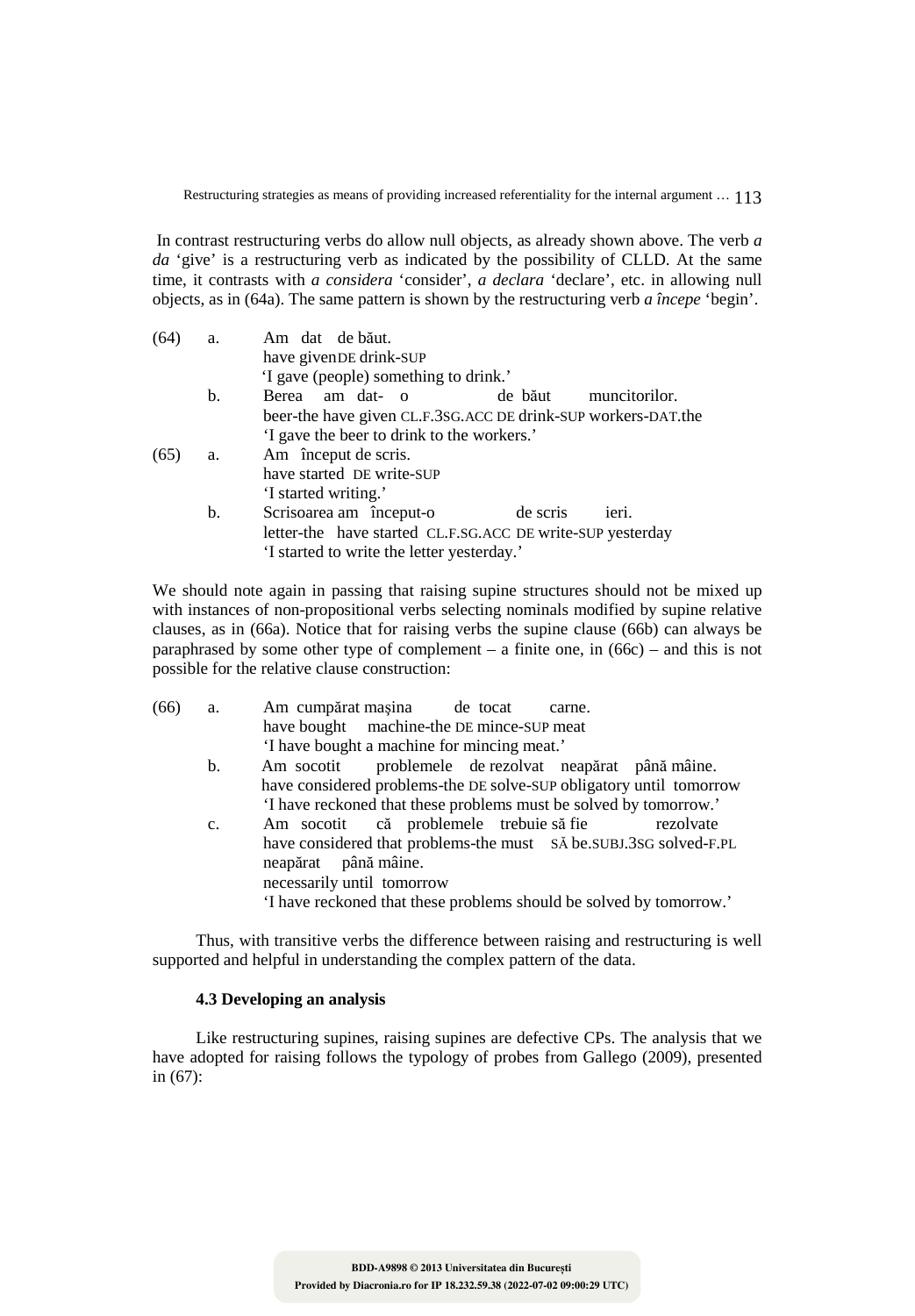| (67) | C | Types of probes<br>$\varphi$ -complete      | Assigns case<br>yes (Nominative/null) |
|------|---|---------------------------------------------|---------------------------------------|
|      |   | $\varphi$ -defective                        | no                                    |
|      | v | $\varphi$ -complete<br>$\varphi$ -defective | yes, Acc<br>no                        |

As also discussed for the restructuring complementizer *de*, the raising complementizer *de* is also a φ-defective probe, a φ-defective prepositional complementizer, which cannot value the uninterpretable case feature of a DP, since it lacks [*u*φ]. Thus, in Gallego's analysis, a defective clause is not necessarily "smaller"; it can involve a CP layer, but the complementizer is defective. The fact that *de* still occupies the complementizer position is also apparent in the fact that *de* continues to be above negation in the sequence: CP >  $NegP > T/AspP > vP$ .

(68) **Consider** aceste scrisori [<sub>CP</sub> de [<sub>NegP</sub> **ne**trimis vreunui diplomat cu consider these letters DE not-send-SUP any-DAT diplomat wit DE not-send-SUP any-DAT diplomat with experienţă]]. experience 'I consider these letters cannot be sent to an experienced diplomat.'

In the absence of a  $\varphi$ -complete C, given that the supine verb is itself unable to assign case, the IA remains active, its Case will depend on a higher matrix probe. In ECM cases, this probe is the v\*-V complex of the main clause. Unlike the restructuring complementizer, the raising complmentizer de triggers movement of the IA into the main clause. We propose that this is the effect of an EPP feature of the complementizer *de* which is selected by raising verbs, i.e. raising *de* is [−*u*φ, +EPP]. The IA is attracted to the Spec, C position, deleting the EPP feature of the complementizer. In this position, the IA is accessible to the v\*-V probe of the main verb. The IA may stay there or further move to the canonical Accusative assignment position of the main clause. Therefore, in the derivation of an example like (69), the IA will in principle move through all the specifiers along its movement path, until it reaches the Accusative position of the main clause (Spec, v\*-V).

(69) Ion consideră **problemele toate** de rezolvat până mâine Ion considers problems-the all DE solve-SUP by tomorrow 'Ion considers that the problems all must be solved by tomorrow.'

Evidence that the IA will move through all the specifiers up to the Case position is provided by intervening main clause adverbs and by stranded QPs. Thus, as noted by Tanaka (2002), an adverbial which modifies the main verb, and is thus in the main clause, may intervene between the raised object and the supine clause:

(70) Ion consideră **problemele în mod eronat de rezolvat** până mâine. Ion considers problems-the mistakenly 'Ion mistakenly considers that the problems must be solved by tomorrow.'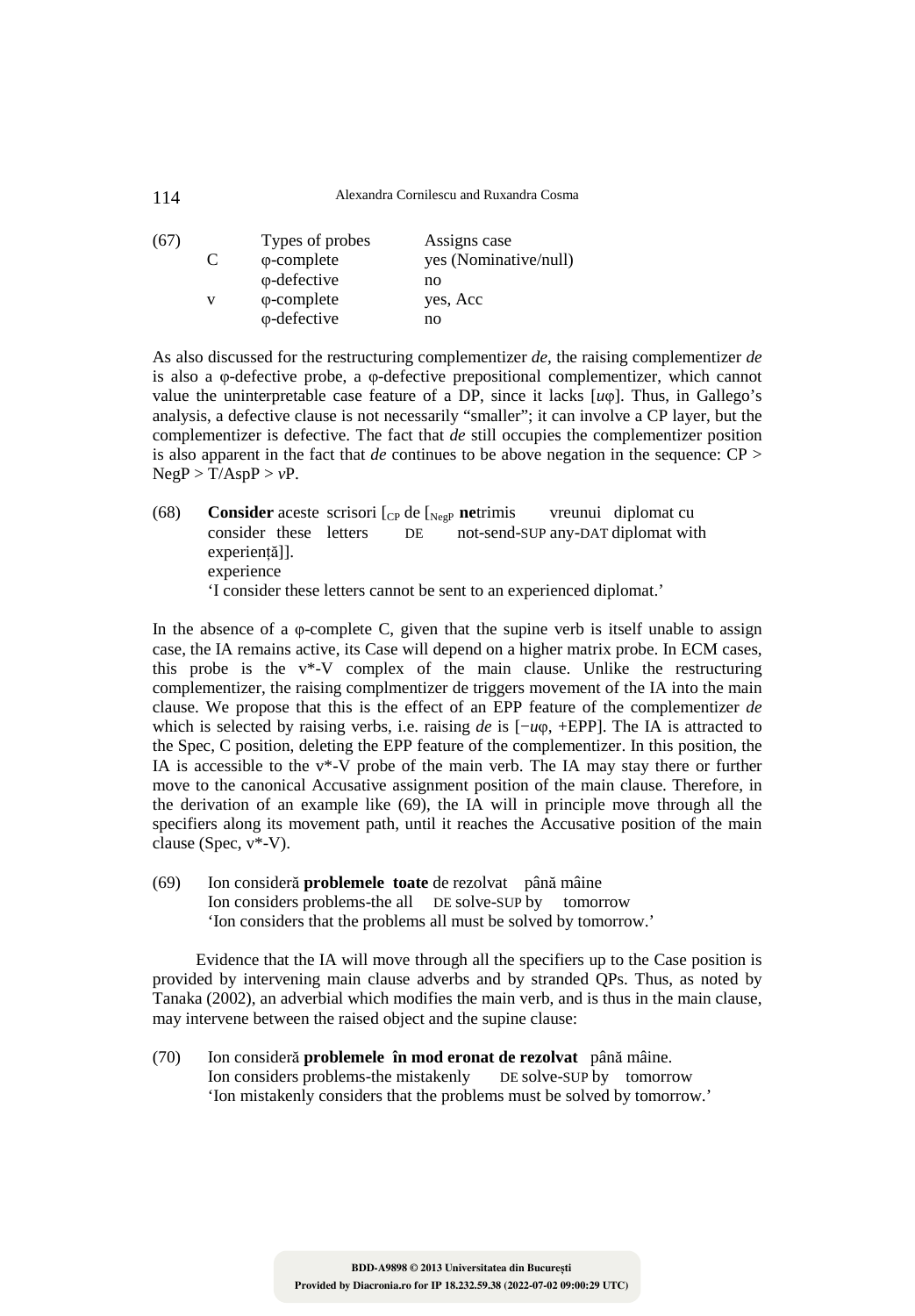Romanian also allows Quantifier stranding. A quantified object including the universal *toti* 'all', may raise as a whole to the Accusative case position of the main clause as in (71a). Alternatively, the quantifier may remain in the original IA position in the supine clause (71b), or it may immediately precede *de*, presumably in the intermediate Spec, C position (71c):

- (71) a. Ion consideră **problemele toate**, în mod eronat, **de rezolvat** mâine. Ion considers problems-the all mistakenly DE solve-SUP tomorrow 'Ion considers mistakenly all the problems to be solved tomorrow.'
	- b. Ion consideră în mod eronat **problemele de rezolvat** t **toate** mâine. Ion considers mistakenly problems-the DE solve-SUP t all tomorrow 'Ion considers mistakenly to solve the problems all tomorrow.'
	- c. Ion consideră **problemele** în mod eronat **toate de rezolvat** mâine. Ion considers problems-the mistakenly all DE solve-SUP tomorrow 'Ion considers problems mistakenly all to solve tomorrow.'

Supine clauses are instance of raising, rather than copy raising, i.e. the IA is interpreted in its reconstructed post-supine position at least sometimes. Consider the following examples:

(72) Am socotit numai **două probleme** de dat **fiecărui student**, nu trei. have considered only two problems DE give-SUP each-DAT student not three 'I considered giving only two problems to each student, not three.'

Thus, the raised object *două probleme* 'two problems' scopes below the distributive universal *fiecărui student* 'each student' and is thus interpreted by reconstruction.

# **4.4 More on the distribution of raising supines**

In addition to the transitive verbs already discussed in this section, there are also a few intransitive verbs which c-select the supine and trigger  $SSR<sup>4</sup>$ . These are regular unaccusative verbs *a fi* 'be', *a deveni* 'become', *rămâne* 'remain', *a părea* 'seem', *a se* 

 $\overline{a}$ 4 Examples from the internet:

<sup>(</sup>i) Mi- am ales doar un capitol pe care să nu-l citesc […], şi mi- au CL.1SG.DAT have chosen only one chapter that SĂ notCL.M.ACC read and CL.1SG.DAT have rămas de citit nouă capitole. left DE read-SUP nine chapters (http://bogy.sub18.ro/e-mailul-codul-bunelor-maniere/)

 <sup>&#</sup>x27;I have chosen only one chapter that I would not read, and I was left with nine more chapters to read.'

<sup>(</sup>ii) ...de duminică încoace lucrez cam 18 ore pe zi, […] pentru că, desigur, fix săptămâna from Sunday on work about 18 hours on day because of course exactly week-the stas- au nimerit de făcut "în regim de urgentă" trei chestii obositoare... asta s- au nimerit de făcut "în regim de urgenţă" trei chestii obositoare... this SE have happened DE make-SUP in regime of emergency three things exhausting-F.PL (http://vidal2.wordpress.com/2007/06/07/insemnarea-81)

 <sup>&#</sup>x27;Since Sunday I have been working about 18 hours a day, because exactly this week, of course, it happened that three exhausting things needed to be solved as soon as possible...'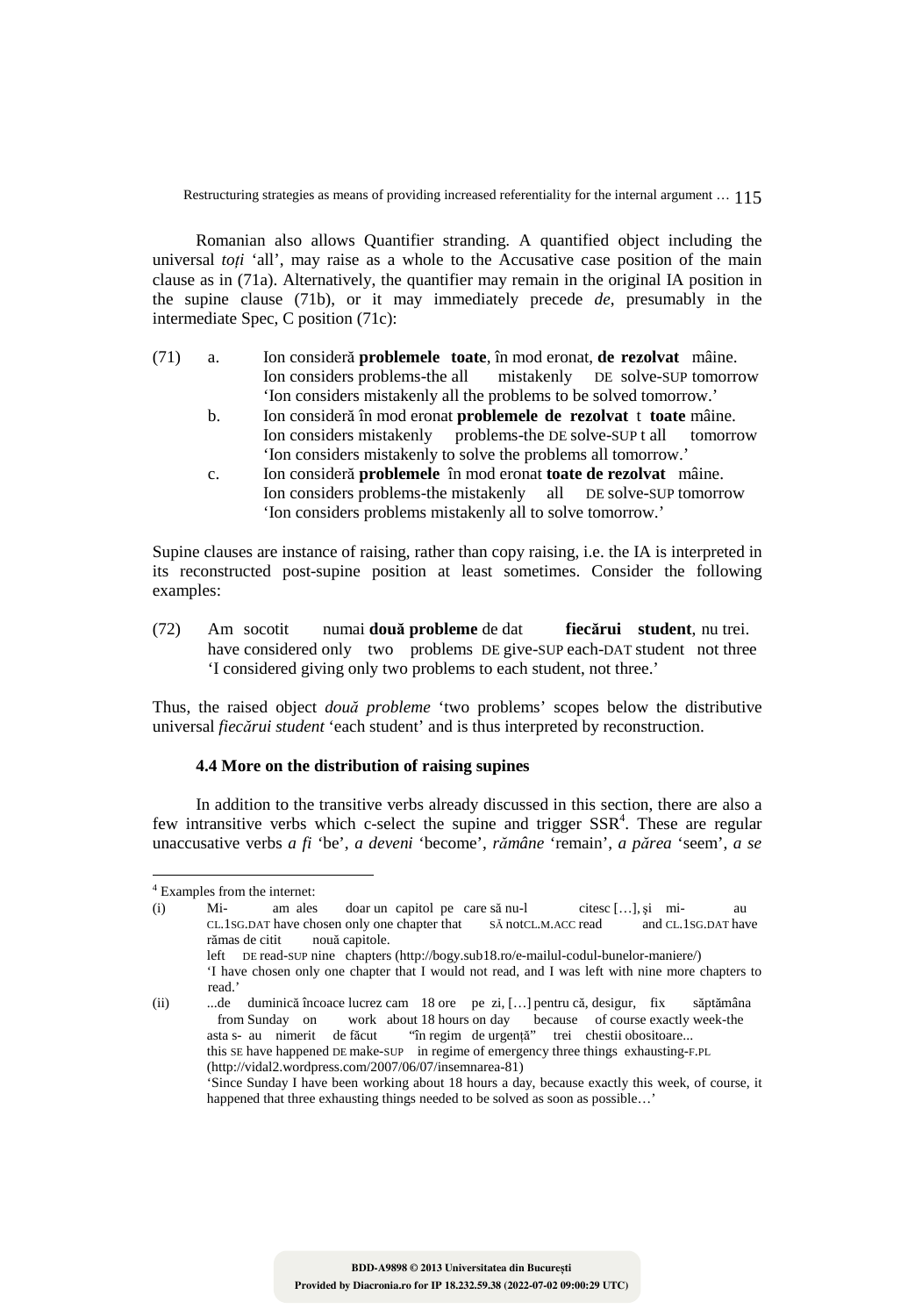*dovedi* 'prove', *a se nimeri* 'happen', *a urma* 'follow to', *a merita* 'deserve', *a se cuveni* 'ought to', as well as some unaccusative phrases like: *a-i reveni cuiva de* 'be incumbent on someone', *a-i cădea pe cap cuiva de* 'inconvenience someone with something' in sentences of the following kind:

| (73) | a.             | Problemele sunt de rezolvat mâine.<br>problems-the are DE solve-SUP tomorrow |
|------|----------------|------------------------------------------------------------------------------|
|      |                | 'These problems must be solved tomorrow.'                                    |
|      |                |                                                                              |
|      | b.             | Studenții<br>ăștia <b>rămân</b> de examinat<br>mâine.                        |
|      |                | students-the these remain DE examine-SUP tomorrow                            |
|      |                | 'These students remain/are to be examined tomorrow."                         |
|      | $C_{\bullet}$  | Ploaia asta devine de nesuportat.                                            |
|      |                | rain-the this becomes DE not-bear-SUP                                        |
|      |                | 'This rain is becoming unbearable.'                                          |
| (74) | a.             | astea arată /par /merită de dus<br>Hainele<br>la curătat                     |
|      |                | clothes-the these look like/seem/deserve DE take-SUP to clean.SUP            |
|      |                | imediat.                                                                     |
|      |                | immediately                                                                  |
|      |                | These clothes look like they must be taken to the cleaner's as soon as       |
|      |                | possible.'                                                                   |
|      | $\mathbf b$ .  | Problemele s- au dovedit de nerezolvat.                                      |
|      |                | problems-the SE have proven DE not-solve-SUP                                 |
|      |                | 'These problems have proven not to be solvable.'                             |
| (75) | a.             | Mulți musafiri mi-<br>au căzut mie<br>pe cap de dus                          |
|      |                | many guests CL.1SG.DAT have fallen me.1SG.DAT on head DE take-SUP            |
|      |                | la gară.                                                                     |
|      |                | gară station                                                                 |
|      |                | 'It fell on me to take many guests to the station.'                          |
|      | $\mathbf{b}$ . | Multe proiecte meritau<br>de dus<br>la bun sfârșit.                          |
|      |                | many projects deserved-PL DE take-SUP at good end                            |
|      |                |                                                                              |
|      |                | 'Many projects were worth carrying out.'                                     |
|      | $C_{\bullet}$  | Mai multe proiecte mi-<br>de terminat.<br>au<br>revenit                      |
|      |                | more many projects CL.1SG.DAT have be assigned DE finish-SUP                 |
|      |                | 'It devolved on me to carry out several projects'                            |

It devolved on me to carry out several projects. With unaccusative verbs it is not possible to distinguish between restructuring and raising

since in both cases the IA if the supine is assigned Nominative by the Tense head of the supine verb. Moreover since Romanian is a null-subject language, the IA argument may be null, as long as it becomes subject of the main clause. From a semantic perspective, some unaccusative verbs are deontic operators ( *a urma să* 'be to', *a se cuveni să,* 'be due to', *a reveni cuiva să* 'devolve on someone to', *a merita să* 'deserve V*ing*'), others are epistemic operators (*a părea* 'seem', *a se dovedi* 'prove', *a arăta* 'look like'), some are existential verbs *(a fi* 'be', *a rămâne* 'remain'). These semantic groups have characteristic properties which would be worth investigating. Existential verbs, for instance, occur in existential sentences, i.e. in simple constructions where the supine is a relative clause on a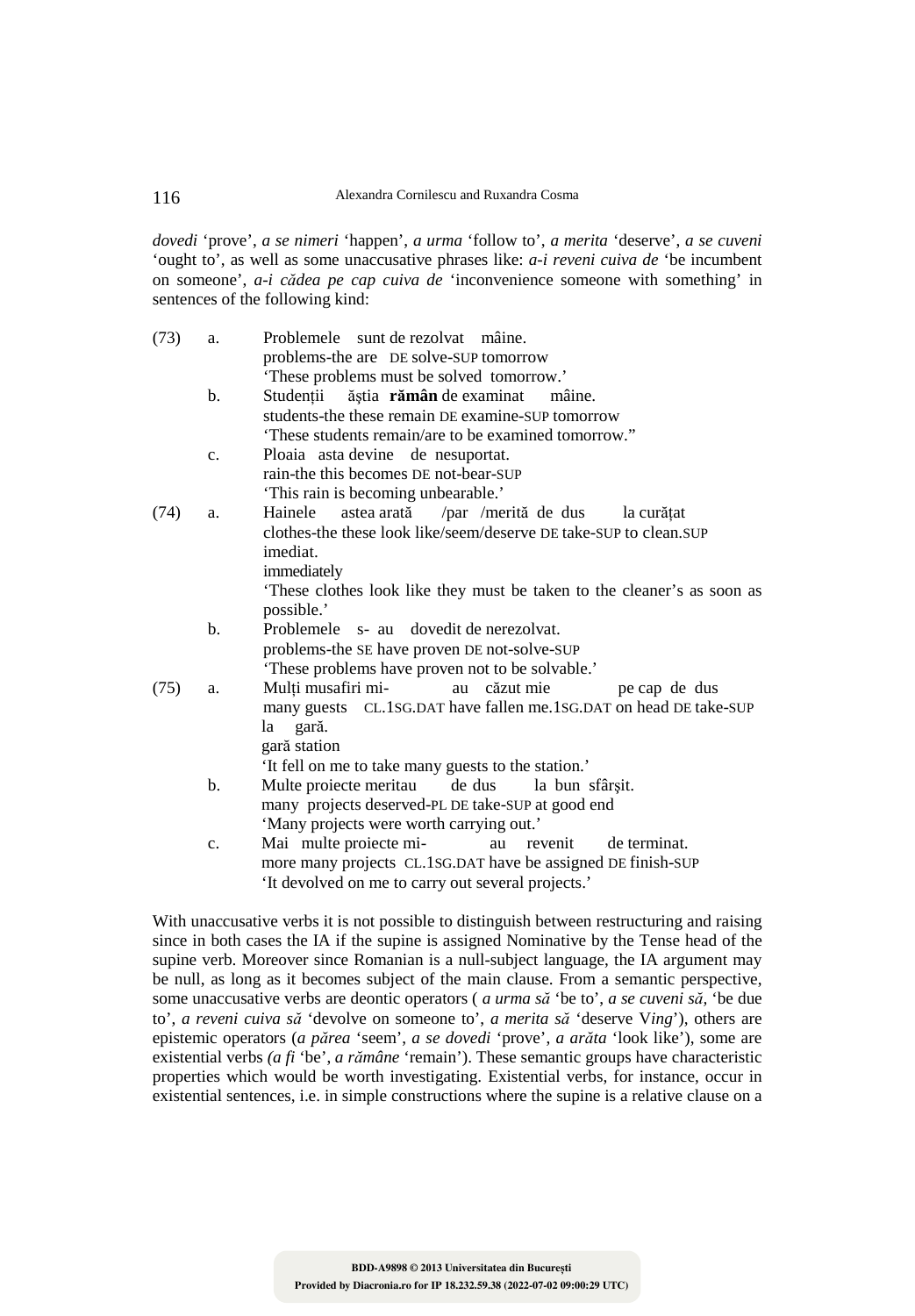necessarily indefinite noun (see Cornilescu 2009 for details of existential constructions in Romanian):

| (76) | a.          | Sunt nedreptăți de reparat.                   |  |  |
|------|-------------|-----------------------------------------------|--|--|
|      |             | are injustice-PL DE repair-SUP                |  |  |
|      |             | 'There is a lot of injustice to be repaired.' |  |  |
|      | $h_{\cdot}$ | Rămân nemulțumiri de satisfăcut.              |  |  |
|      |             | remain disappointment-PL DE satisfy-SUP       |  |  |
|      |             | 'There remain disappointments to correct.'    |  |  |

Epistemic verbs, like existential verbs are "internally" modalized; in the supine clause, their modal meaning is not merely subjunctive, but they are paraphrased using a deontic or circumstantial operator expressing obligation or some other circumstantial modality:

| (77) | a.      | Problemele par de rezolvat urgent.                             |
|------|---------|----------------------------------------------------------------|
|      |         | problems-the seem.3PL DE solve-SUP urgently                    |
|      |         | The problems seem to be urgently solved.'                      |
|      | $b_{1}$ | Pare că problemele <b>trebuie</b> să fie<br>rezolvate urgent.  |
|      |         | seems that problems-the must SA be SUBJ.3PL solved.PL urgently |
|      |         | 'It seems that the problems need to be urgently solved.'       |

Unaccusative epistemic and existential verbs resemble transitive epistemic raisers which require the same strong modal interpretation:

| (78) | а.      | Consider problema de rezolvat urgent.                             |
|------|---------|-------------------------------------------------------------------|
|      |         | Consider problem-the DE solve-SUP urgently                        |
|      |         | 'I consider the problem to be urgently solved.'                   |
|      | $b_{1}$ | Consider că problema <b>trebuie</b> să fie<br>rezolvată urgent.   |
|      |         | consider that problem-F.the must SA be.SUBJ.3SG solved-F urgently |
|      |         | 'I consider that the problem must be solved urgently.'            |

Finally, unaccusative *deontic* operators, like transitive deontic verbs, have the usual irrealis future subjunctive paraphrase:

| $(79)$ a. |  | Aceste adevăruri urmau de spus mâine.                                                             |  |  |
|-----------|--|---------------------------------------------------------------------------------------------------|--|--|
|           |  | these truth-PL were about DE say-SUP tomorrow                                                     |  |  |
|           |  | These truths were to be told tomorrow.'                                                           |  |  |
| h —       |  | Aceste adevăruri urmau să se spună mâine.                                                         |  |  |
|           |  | these truth-PL were about SA SE tell.SUBJ.3SG tomorrow<br>These truths were to be told tomorrow.' |  |  |

Before concluding this sketchy presentation of raising and restructuring verbs it is worth mentioning that some transitive verbs allow both raising and restructuring. A case in point is *a avea* 'have', but it is likely that there are other verbs with a raising/ restructuring syntax as well. Let us briefly examine *a avea*. Examples (80) and (81) are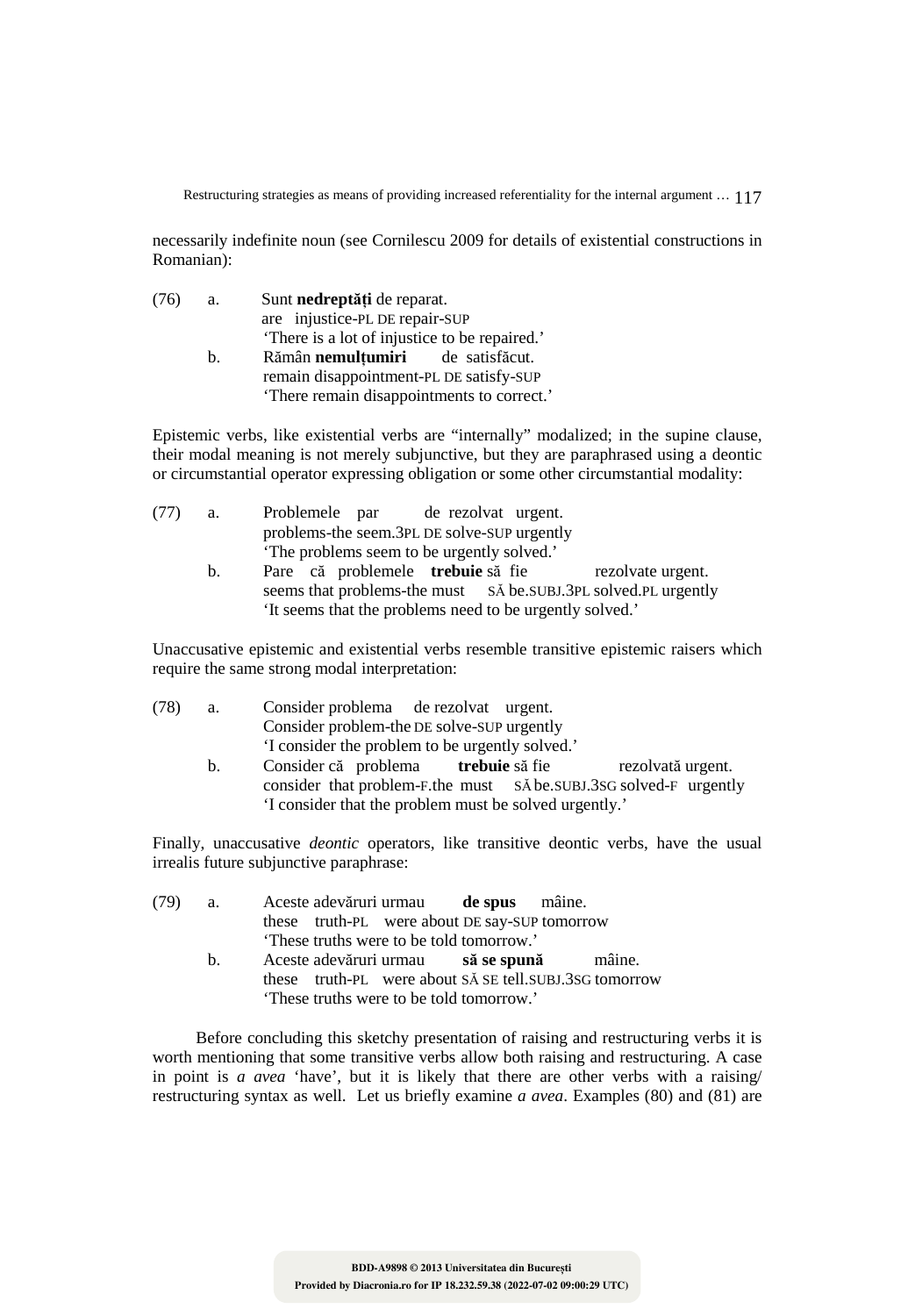likely to represent instances of restructuring since the IA may not precede *de*, at least not in the same interpretation. Example (82) shows a null IA, therefore, again a restructuring property. In contrast, with (80) and (81), in (83) the IA immediately precedes *de*, a raising property.

| (80) | a.             | Am de câștigat banii pentru excursie.                                    |  |  |  |  |  |
|------|----------------|--------------------------------------------------------------------------|--|--|--|--|--|
|      |                | have DE earn-SUP money-the for trip                                      |  |  |  |  |  |
|      |                | 'I have to earn the money for the trip.'                                 |  |  |  |  |  |
|      | $\mathbf{b}$ . | *Am banii de câștigat pentru excursie.                                   |  |  |  |  |  |
|      |                | have money-the DE earn-SUP for trip                                      |  |  |  |  |  |
| (81) | a.             | Am de câștigat experiență pentru a mă angaja pe acest post.              |  |  |  |  |  |
|      |                | have DE gain-SUP experience for A myself hire on this position           |  |  |  |  |  |
|      |                | 'I have to gain some experience in order to get hired in this position.' |  |  |  |  |  |
|      | b.             | ??Am experiență de câștigat pentru a mă angaja pe acest post.            |  |  |  |  |  |
|      |                | have experience DE gain-SUP for A myself hire on this position           |  |  |  |  |  |
| (82) |                | Am de spălat.                                                            |  |  |  |  |  |
|      |                | have DE wash-SUP                                                         |  |  |  |  |  |
|      |                | 'I have (things) to wash.'                                               |  |  |  |  |  |
| (83) | a.             | Am poeziile astea de învățat pe de rost.                                 |  |  |  |  |  |
|      |                | have poems-the these DE learn-SUP by heart                               |  |  |  |  |  |
|      |                | 'I have these poems to learn by heart.'                                  |  |  |  |  |  |
|      | b.             | am de învățat, nu numai de citit.<br>Le                                  |  |  |  |  |  |
|      |                | CL.3PL.ACC have DE învățat not only DE read-SUP                          |  |  |  |  |  |
|      |                | 'I have to learn them, not only to read them.'                           |  |  |  |  |  |

A third teleological reading is also possible with *a avea* 'have' when the supine is in fact a relative clause modifying the object of the main verb *a avea*. In such a case, occurrence of the IA in the supine clause (rather than in the main clause) may lead to a completely different interpretation, as in (84a) as compared to (84b). In (84a) the relative clause expresses purpose and *a avea* expresses possession. In (84b), the only available interpretation of *a avea* is deontic modal (obligation).

- (84) a. N-am nici bani de aruncat, nici bani de cheltuit. not-have neither money DE throw-SUP nor money DE spend-SUP 'I have money neither to throw away, nor to spend.'
	- b. ?N-am de aruncat bani şi nici de cheltuit bani. not-have DE throw-SUP money and neither DE spend-SUP money 'I don't have to throw money away or to spend money.'

Before concluding, it is worth while examining the relevance of raising with respect to the problem focused in this paper: the referentiality of the IA. Like restructuring, raising expands the range of the IA, allowing it to be realized as a personal pronoun or proper name, and also allowing it to be contrastively focused and topicalized at the left periphery of the main clause. Yet, at least with some transitive verbs, raising imposes supplementary conditions, namely it selects only "referential" IAs. DPs/NPs low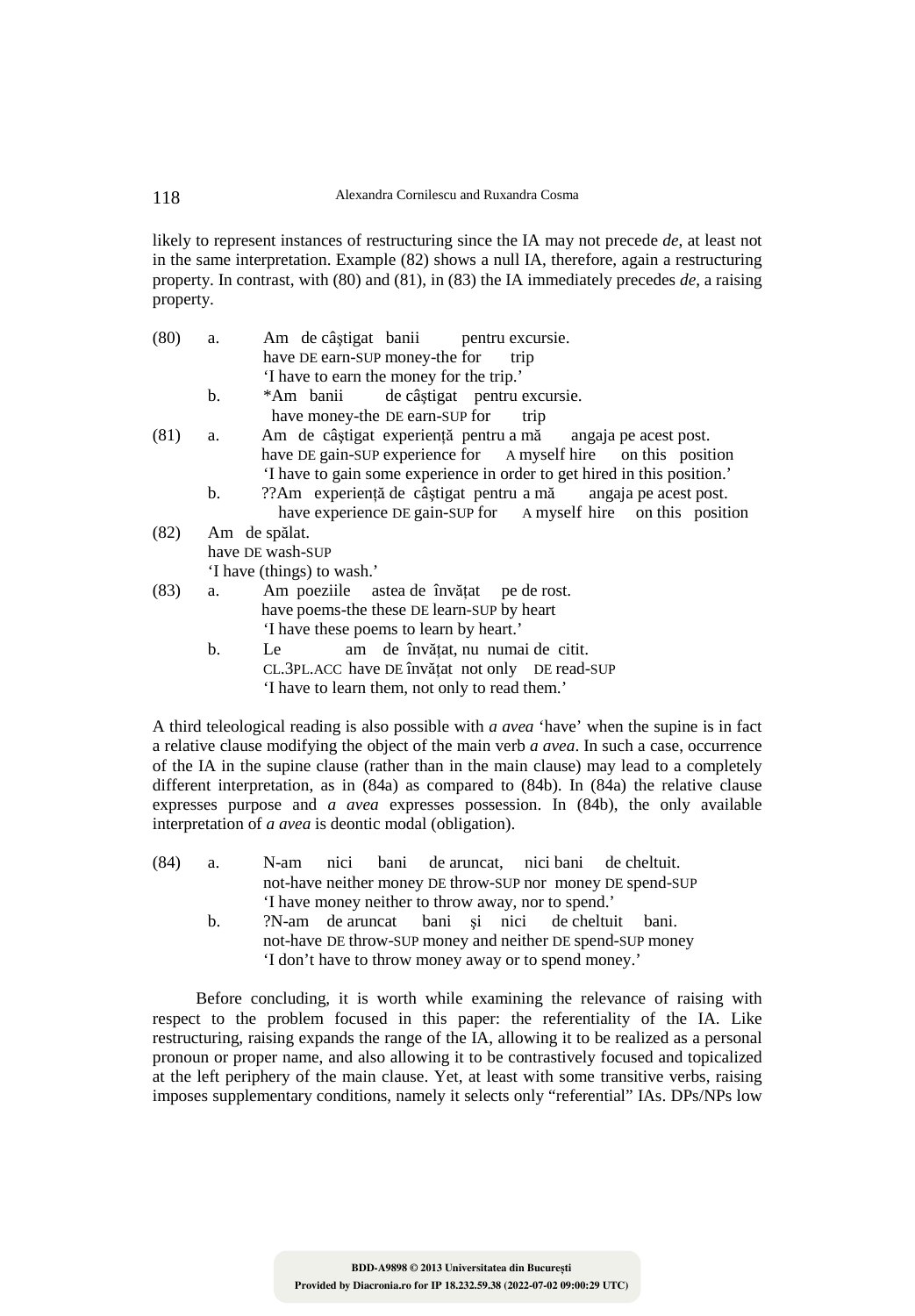on the animacy/definiteness hierarchy are not possible IAs in raising constructions. As already mentioned, null objects cannot be raised. Moreover, at least for transitive epistemic main verbs, bare nouns are also banned from raising supine constructions.

| (85) | a.             | *Declar studenți de nepromovat.                          |
|------|----------------|----------------------------------------------------------|
|      |                | declare students DE not-pass-SUP                         |
|      | b.             | Ïi<br>declar pe acești studenți de nepromovat.           |
|      |                | CL.3SG.ACC declare PE these students DE not-pass-SUP     |
|      |                | If declare these students to be hard to pass.            |
| (86) | a.             | *Socot probleme de rezolvat urgent.                      |
|      |                | consider problems DE solve-SUP urgently                  |
|      | $\mathbf{b}$ . | Socot problemele de rezolvat urgent.                     |
|      |                | consider problems-the DE solve-SUP urgently              |
|      |                | 'I reckon these problems to have to be solved urgently.' |

As an instance of A-movement, raising is generally analyzed as case–related movement and this is the analysis just presented above. Yet, examples like (85a, b) might suggest that case is not enough to account for the data. It might be that raising is triggered by some other uninterpretable, but valued feature of the DP, which is active throughout the derivation. Such is the case of gender, which is valued and uninterpretable and could serve as a probe for the main verb, even triggering hyper-raising, as claimed for hyperraising in Bantu languages by Carstens and Diercks (in press). The intution is that raising is triggered by some inherent properties of the DP, instead of being driven by the need to value Case. If one examines the inherent conditions that the IA must satisfy for raising in Romanian supine clauses, it is easily seen that the IA must be overt, rather than null, and it must be a DP, rather than an NP.

To capture these conditions, one could assume that (transitive) raising verbs have special morphological case assignment properties, an idea that has been floating in the literature for a long time (see, for instance, Koizumi 1993). The v\*\*-V probes of these verbs might be endowed not only with unvalued φ-features, but also with an unvalued, uninterpretable D-feature, so that these verbs would be specified as v\*\*-V [*u*ϕ, *u*D]. Such a probe will always look for a DP internal argument.

This analysis is plausible to the extent that the NP/DP contrast is active in a number of places in Romanian Grammar, cutting across the [± definite] divide. To give a couple of examples, only φ-complete DPs may be left dislocated. Bare quantifiers which are φ-incomplete and bare NPs cannot be doubled by clitics.

| (87) | $\text{*}$ Pe cineva l-            |  | am văzut. |
|------|------------------------------------|--|-----------|
|      | PE somebody CL.M.3SG.ACC have seen |  |           |

(88) \*Cărţi le- am cumpărat. books CL.F.3PL.ACC have bought

Genitive assigners are also sensitive to the NP/DP divide. DPs are assigned Gen case by *a(l)*, while NPs may be assigned case by the preposition *de*: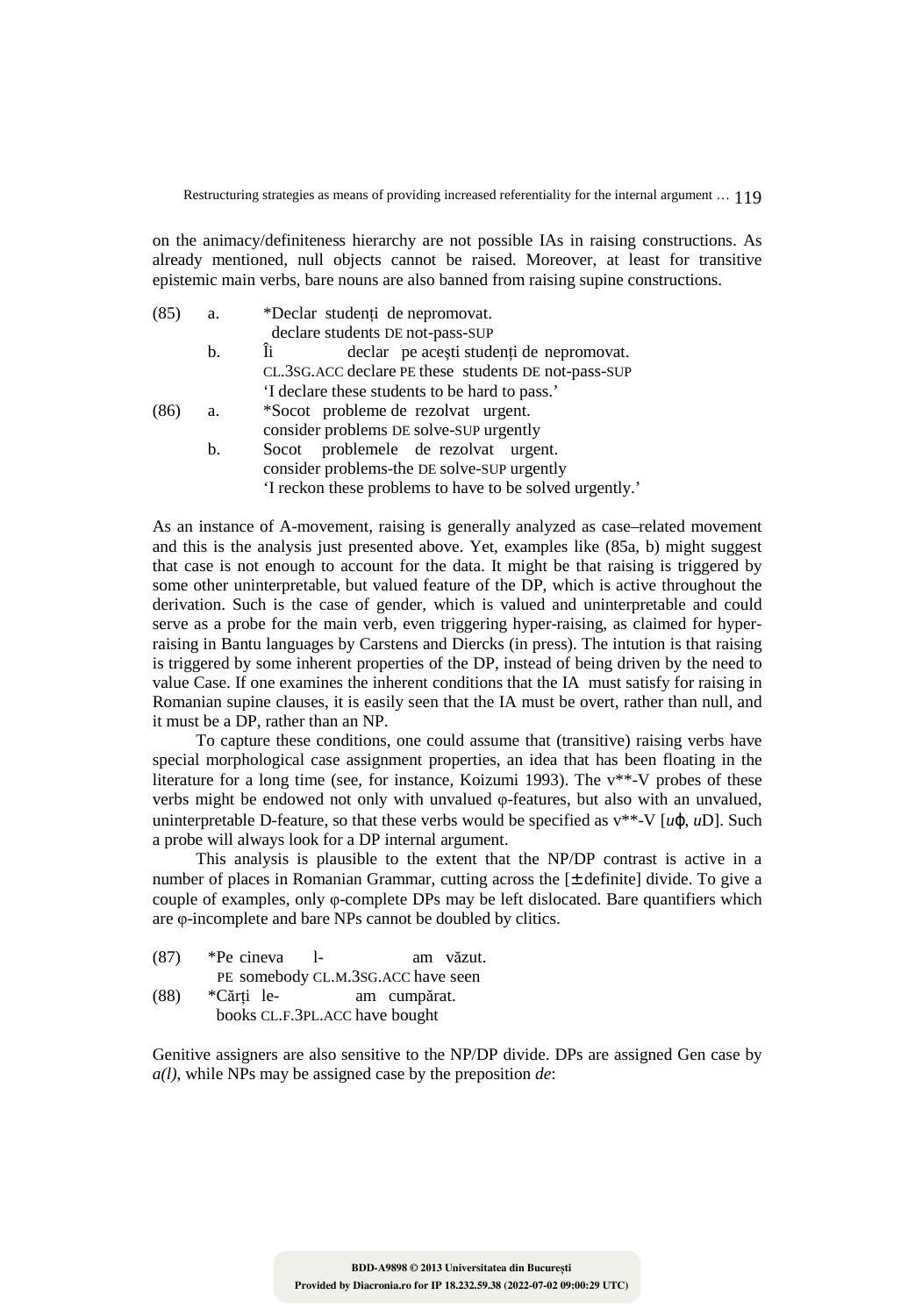| (89) |                          |  | tată al copilului     | VS. |               | tată de băiat    |
|------|--------------------------|--|-----------------------|-----|---------------|------------------|
|      | father ART child-GEN-the |  |                       |     | father of boy |                  |
|      |                          |  | 'father of the child' |     |               | 'a boy's father' |

Raising of NPs is dispreferred or impossible not only out of supine clauses, but also out of infinitives, and apparently, out of finite clauses:

(90) a. \*Socoteam mere a fi de cules deja. considered apples A be DE pick-SUP already b. Socoteam merele a fi de cules deja. considered apples-the A be DE pick-SUP already 'I considered the apples fit to be picked.'

In sum, the Romanian data seem to turn around different types of morphological Accusativity, so that (m)-case continues to be the vector driving movement to the edge. At the same time, raising probes (verbs) require the additional DP property.

### **5. Conclusions**

The supine verb is "deficient" and cannot value the case feature of its IA, unless it is "helped" by a lexical preposition. By means of Agree, the supine gets the necessary uninterpretable ϕ-features, ultimately licensing its IA.

The structure of the supine clause is reduced. In particular, the supine lacks an independent Tense/Agreement projection and cannot accommodate pronominal clitics. Hence there are restrictions on the IA of the supine verb. Personal pronouns and proper names, therefore IAs high on the animacy and definiteness scales, are excluded from the supine clause. At the same time, since the supine lacks a periphery, supine IAs cannot discharge discourse roles that require occurrence in a preverbal position.

Supine clauses show evidence of restructuring and raising, identifiable by typical tests. (long distance passive, agreement, occurrence before the supine verb preceding the complementizer *de*. In cases of raising or restructuring, the IA is licensed by functional heads of the main clause.

The three kinds of complementizer *de*-supine that we have identified (nonrestructuring, restructuring, raising) differ minimally, in the features of the complementizer. In non-restructuring configurations, C is [+uϕ, −EPP] and can contribute to the licensing the IA.The supine complement is phasal. In restructuring clauses, C is [−uϕ, −EPP], so that the IA is case licensed by a functional head of the main clause, but it remains inside the supine clause. In raising clauses, C is [−uϕ, + EPP], so that the IA is attracted to the edge and case licensed in the main clause. Restructuring and raising complementizer are weak boundaries, so that the supine clause is a weak phase (Chomsky 2008).

IAs licensed in restructured supine clauses show no constraints on the IA. Personal pronouns and pronouns, as well as bare nouns and null DPs can be internal arguments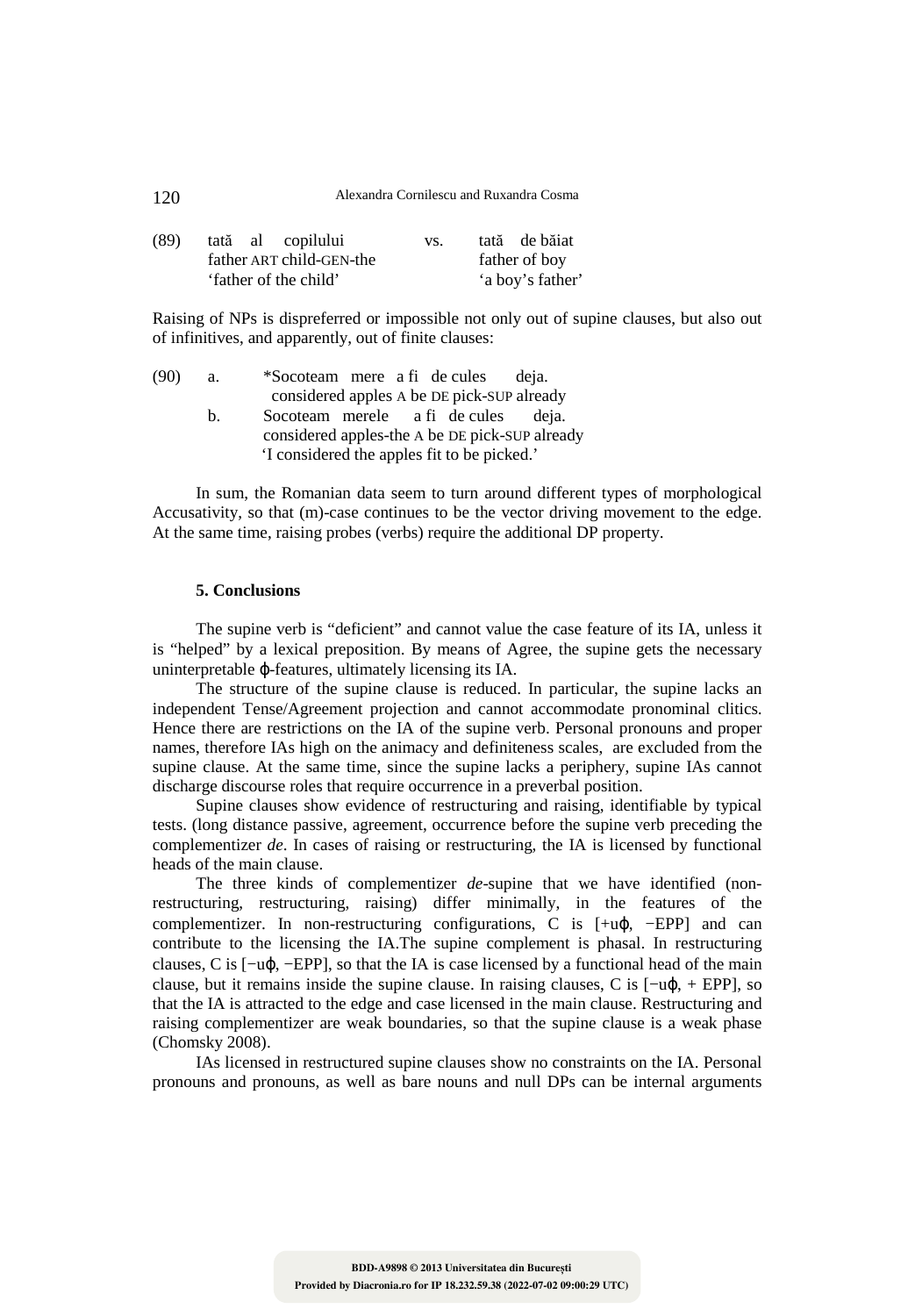when there is restructuring. Raising supines are more selective in the range of IAs. They allow IAs of high referentiality and exclude IAs of low referentiality (i.e. null arguments and bare NPs).

#### **References**

- Carstens, V., Diercks, M. in press. Parameterizing case and activity: Hyper-raising in Bantu. *Proceedings of the 40th North East Linguistic Society Meeting*.
- Castillo, C. 2001. The configuration of ECM structures. *Studia Linguistica* 55 (2): 113-139.
- Chomsky, N. 1981. *Lectures on Government and Binding*. Dordrecht: Foris.
- Cinque, G. 2006. *Restructuring and Functional Heads: The Cartography of Syntactic Structures*, vol. 4. Oxford: Oxford University Press.
- Collins, C. 2005. A smuggling approach to raising in English. *Linguistic Inquiry* 36: 289-298.
- Cornilescu, A. 2009. Restructuring strategies of the Romanian verb *fi* 'be' and the analysis of existential sentences. In G. A. Kaiser, E. M. Remberger (eds.), *Proceedings of the Workshop "Null-subjects, expletives, and locatives in Romance"*. Arbeitspapier 123. Fachbereich Sprachwissenschaft, Universität Konstanz. Fach 185. 199-230. http://ling.uni-konstanz.de/pages/publ/PDF/ap123.pdf.
- Cornilescu, A., Cosma, R. in press. On the functional structure of the Romanian *de*-supine. In R. Cosma, S. Engelberg, S. Schlotthauer, S. Stănescu and G. Zifonun (eds.), *Komplexe Argumentstrukturen. Kontrastive Untersuchungen zum Deutschen, Rumänischen und Englischen*. Berlin: Akademie-Verlag. Dobrovie-Sorin, C. 1994. *The Syntax of Romanian*. Berlin **·** New York: de Gruyter.
- Farkas, D. 1992. On the semantics of subjunctive complements. In P. Hirschbuhler and K. Koerner (eds.), *Romance Languages and Modern Linguistic Theory: Papers from the 20th Linguistic Symposium on Romance Languages*, 60-104. Amsterdam: John Benjamins.
- Gallego, Á. 2009. Defective C-T in Romance. *Probus* 21: 163-215.
- *GALR* 2005/2008 = Gramatica limbii române. Bucharest: Editura Academiei Române.
- Hill, V. 2002. The grey area of supine clauses. *Linguistics* 40: 495-517.
- Koizumi, M. 1993. Object agreement phrases and the Split VP Hypothesis. In C. Philips and J. Bobaljik (eds.), *Papers on Case and Agreement I*, *MIT Working Papers in Linguistics* 18: 99-148.
- MacDonald, J. E. 2008. *The Syntactic Nature of Inner Aspect: A Minimalist Perspective*. Amsterdam/ Philadelphia: John Benjamins.
- Pană-Dindelegan, G. 1992. *Sintaxă şi semantică. Clase de cuvinte şi forme gramaticale cu natură dublă*. Bucharest: Tipografia Universității București.
- Pesetsky, D. and Torrego, E. 200**7**. The syntax of valuation and the interpretability of features. In S. Karimi, V. Samiian, Wilkins, W. (eds.), *Phrasal and Clausal Architecture: Syntactic Derivation and Interpretation*, 262-294. Amsterdam/Philadelphia: John Benjamins.
- Roberts, I. and Bieberauer, T. 2005**.** Changing EPP-parameters in the history of English: Accounting for variation and change. *English Language and Linguistics* 9 (1): 5-46.
- Soare, E. 2002. Le supin roumain et la théorie des categories mixtes. PhD dissertation, Université de Paris 7.
- Soare, G. 2009. The Syntax-Information Structure Interface: A Comparative View from Romanian. PhD dissertation, University of Geneva.

Tanaka, H. 2002. Raising to object out of CP. *Linguistic Inquiry* 34: 637-652.

- ter Beek, J. 2008. Restructuring and Infinitival Complements in Dutch. PhD dissertation, Rijksuniversiteit Groningen. http://www.rug.nl/let/onderzoek/onderzoekinstituten/clcg/publications/grodil
- Wurmbrand, S. 2001. *Infinitives: Restructuring and Clause Structure*. Berlin · New York: Mouton de Gruyter.
- Wurmbrand, S. 2004. Two types of restructuring Lexical vs. functional. *Lingua* 114: 991-1014.